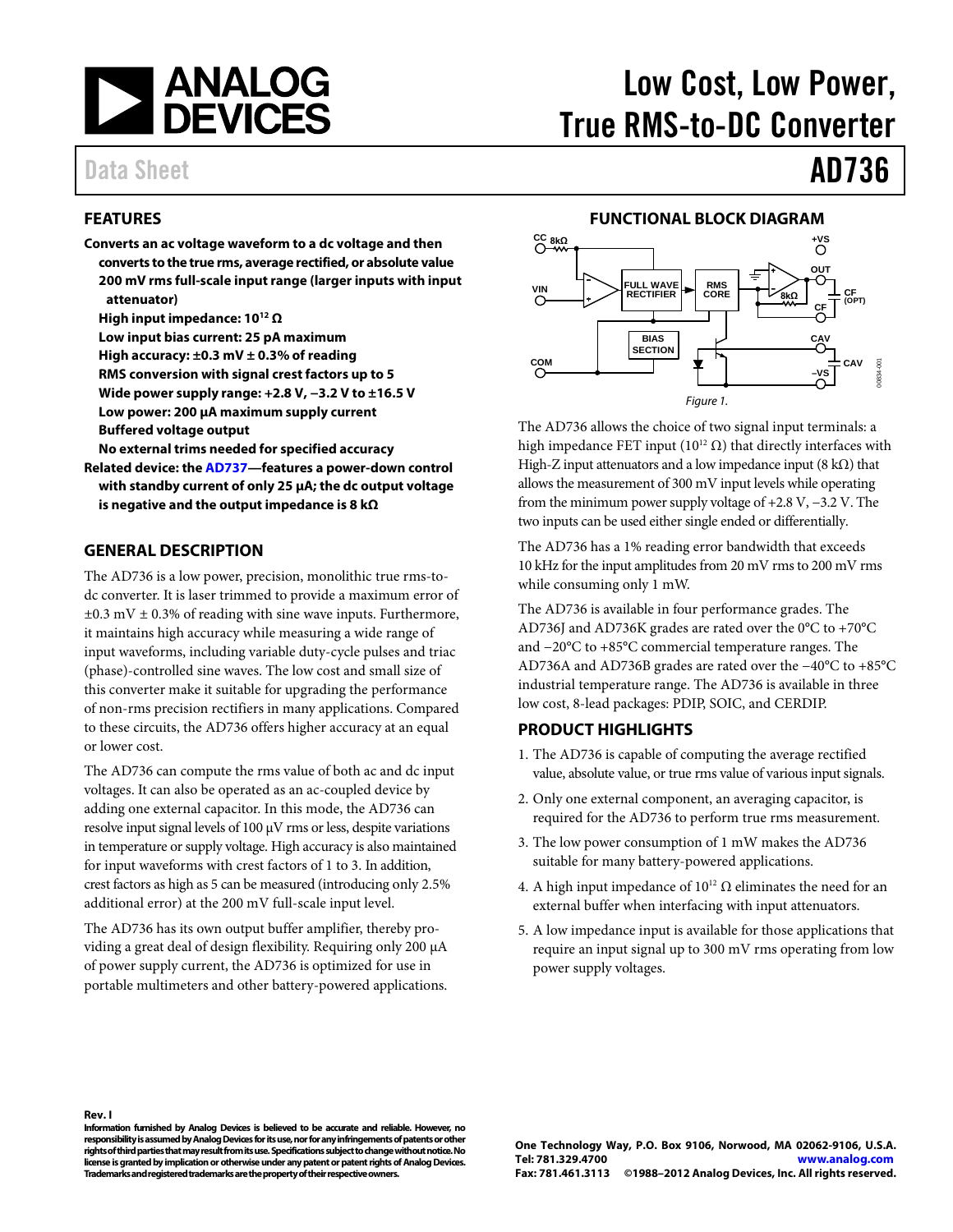## AD736 Data Sheet

## TABLE OF CONTENTS

| Calculating Settling Time Using Figure 16  11 |  |
|-----------------------------------------------|--|

### <span id="page-1-0"></span>**REVISION HISTORY**

| $12/12$ —Rev. H to Rev. I                                   |
|-------------------------------------------------------------|
|                                                             |
| Change to Error vs. Crest Factor Parameter, Table 1  3      |
| Changes to Operating Voltage Range Parameter, Table 1 4     |
|                                                             |
|                                                             |
|                                                             |
|                                                             |
|                                                             |
| Added Additional Application Concepts Section and           |
|                                                             |
|                                                             |
|                                                             |
|                                                             |
| $2/07$ —Rev. G to Rev. H                                    |
|                                                             |
|                                                             |
| Inserted Figure 21 to Figure 24; Renumbered Sequentially 13 |
|                                                             |

| $\frac{1}{2}$ inscribed a gard $\frac{1}{2}$ to a gard $\frac{2}{3}$ , incriding the original plane is |  |
|--------------------------------------------------------------------------------------------------------|--|
|                                                                                                        |  |
|                                                                                                        |  |
| Inserted Figure 29 to Figure 34; Renumbered Sequentially 16                                            |  |
| Inserted Figure 35; Renumbered Sequentially 17                                                         |  |
|                                                                                                        |  |
| $2/06$ —Rev. F to Rev. G                                                                               |  |
|                                                                                                        |  |
|                                                                                                        |  |

| Changes to Figure 23, Figure 24, and Figure 25  15 |  |
|----------------------------------------------------|--|
|                                                    |  |
|                                                    |  |
| 5/04—Rev. E to Rev. F                              |  |
|                                                    |  |
|                                                    |  |
|                                                    |  |
|                                                    |  |
| $4/03$ —Rev. D to Rev. E                           |  |
|                                                    |  |
|                                                    |  |
|                                                    |  |
|                                                    |  |
| $11/02$ —Rev. C to Rev. D                          |  |
|                                                    |  |
|                                                    |  |
|                                                    |  |
|                                                    |  |
|                                                    |  |
|                                                    |  |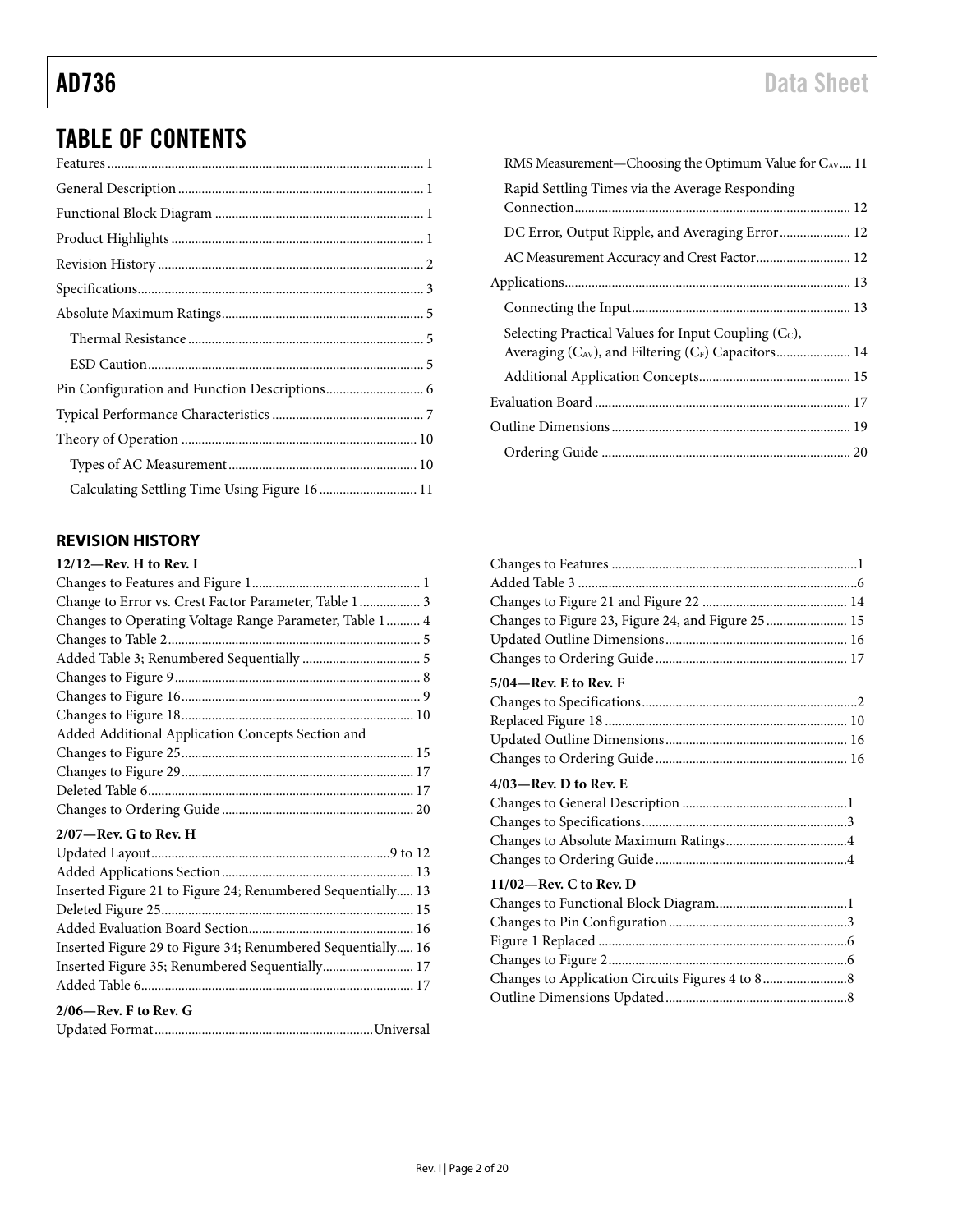### <span id="page-2-0"></span>**SPECIFICATIONS**

At 25°C ± 5 V supplies, ac-coupled with 1 kHz sine wave input applied, unless otherwise noted. Specifications in **bold** are tested on all production units at final electrical test. Results from those tests are used to calculate outgoing quality levels.

#### **Table 1.**

|                                             |                                 | AD736J/AD736A |            | AD736K/AD736B |      |              |         |                    |
|---------------------------------------------|---------------------------------|---------------|------------|---------------|------|--------------|---------|--------------------|
| Parameter                                   | <b>Conditions</b>               | Min           | <b>Typ</b> | Max           | Min  | <b>Typ</b>   | Max     | Unit               |
| <b>TRANSFER FUNCTION</b>                    |                                 |               |            |               |      |              |         |                    |
| <b>CONVERSION ACCURACY</b>                  | 1 kHz sine wave                 |               |            |               |      |              |         |                    |
| Total Error, Internal Trim <sup>1</sup>     | Using $C_c$                     |               |            |               |      |              |         |                    |
| <b>All Grades</b>                           | 0 mV rms to 200 mV rms          |               | 0.3/0.3    | 0.5/0.5       |      | 0.2/0.2      | 0.3/0.3 | ±mV/±% of reading  |
|                                             | 200 mV to 1 V rms               |               | $-1.2$     | ±2.0          |      | $-1.2$       | ±2.0    | % of reading       |
| <b>T<sub>MIN</sub></b> to T <sub>MAX</sub>  |                                 |               |            |               |      |              |         |                    |
| A and B Grades                              | @ 200 mV rms                    |               | 0.7/0.7    |               |      |              | 0.5/0.5 | ±mV/±% of reading  |
| J and K Grades                              | @ 200 mV rms                    |               | 0.007      |               |      | 0.007        |         | ±% of reading/°C   |
| vs. Supply Voltage                          |                                 |               |            |               |      |              |         |                    |
| @ 200 mV rms Input                          | $V_s = \pm 5$ V to $\pm 16.5$ V | 0             | $+0.06$    | $+0.1$        | 0    | $+0.06$      | $+0.1$  | % /V               |
|                                             | $V_s = \pm 5$ V to $\pm 3$ V    | 0             | $-0.18$    | $-0.3$        | 0    | $-0.18$      | $-0.3$  | % /V               |
| DC Reversal Error, DC-Coupled               | @ 600 mV dc                     |               | 1.3        | 2.5           |      | 1.3          | 2.5     | % of reading       |
| Nonlinearity <sup>2</sup> , 0 mV to 200 mV  | @100 mV rms                     | 0             | 0.25       | 0.35          | 0    | 0.25         | 0.35    | % of reading       |
| Total Error, External Trim                  | 0 mV rms to 200 mV rms          |               | 0.1/0.5    |               |      | 0.1/0.3      |         | ±mV/±% of reading  |
| ERROR VS. CREST FACTOR <sup>3</sup>         |                                 |               |            |               |      |              |         |                    |
| Crest Factor = $1$ to $3$                   | $C_{AV}$ , $C_F = 100 \mu F$    |               | 0.7        |               |      | 0.7          |         | % additional error |
| Crest Factor = $3$ to $5$                   | $C_{AV}$ , $C_F = 100 \mu F$    |               | 2.5        |               |      | 2.5          |         | % additional error |
| <b>INPUT CHARACTERISTICS</b>                |                                 |               |            |               |      |              |         |                    |
| High Impedance Input                        |                                 |               |            |               |      |              |         |                    |
| Signal Range (Pin 2)                        |                                 |               |            |               |      |              |         |                    |
| <b>Continuous RMS Level</b>                 | $V_s = +2.8 V, -3.2 V$          |               |            | 200           |      |              | 200     | mV rms             |
|                                             | $V_5 = \pm 5$ V to $\pm 16.5$ V |               |            | 1             |      |              | 1       | V rms              |
| Peak Transient Input                        | $V_s = +2.8 V, -3.2 V$          | ±0.9          |            |               | ±0.9 |              |         | V                  |
|                                             | $V_s = \pm 5 V$                 |               | ±2.7       |               |      | ±2.7         |         | V                  |
|                                             | $V_s = \pm 16.5 V$              | ±4.0          |            |               | ±4.0 |              |         | V                  |
| Input Resistance                            |                                 |               | $10^{12}$  |               |      | $10^{12}$    |         | Ω                  |
| Input Bias Current                          | $V_s = \pm 3$ V to $\pm 16.5$ V |               | 1          | 25            |      | $\mathbf{1}$ | 25      | pA                 |
| Low Impedance Input<br>Signal Range (Pin 1) |                                 |               |            |               |      |              |         |                    |
| <b>Continuous RMS Level</b>                 | $V_s = +2.8 V, -3.2 V$          |               |            | 300           |      |              | 300     | mV rms             |
|                                             | $V_s = \pm 5$ V to $\pm 16.5$ V |               |            | 1             |      |              | 1       | V rms              |
| Peak Transient Input                        | $V_s = +2.8 V, -3.2 V$          |               | ±1.7       |               |      | ±1.7         |         | V                  |
|                                             | $V_s = \pm 5 V$                 |               | ±3.8       |               |      | ±3.8         |         | ٧                  |
|                                             | $V_5 = \pm 16.5 V$              |               | ±11        |               |      | ±11          |         | V                  |
| Input Resistance                            |                                 | 6.4           | 8          | 9.6           | 6.4  | 8            | 9.6     | $k\Omega$          |
| Maximum Continuous                          | All supply voltages             |               |            | ±12           |      |              | ±12     | V p-p              |
| Nondestructive Input                        |                                 |               |            |               |      |              |         |                    |
| Input Offset Voltage <sup>4</sup>           |                                 |               |            |               |      |              |         |                    |
| J and K Grades                              |                                 |               |            | ±3            |      |              | ±3      | mV                 |
| A and B Grades                              |                                 |               |            | ±3            |      |              | ±3      | mV                 |
| vs. Temperature                             |                                 |               | 8          | 30            |      | 8            | 30      | µV/°C              |
| vs. Supply                                  | $V_s = \pm 5$ V to $\pm 16.5$ V |               | 50         | 150           |      | 50           | 150     | µV/V               |
|                                             | $V_s = \pm 5$ V to $\pm 3$ V    |               | 80         |               |      | 80           |         | µV/V               |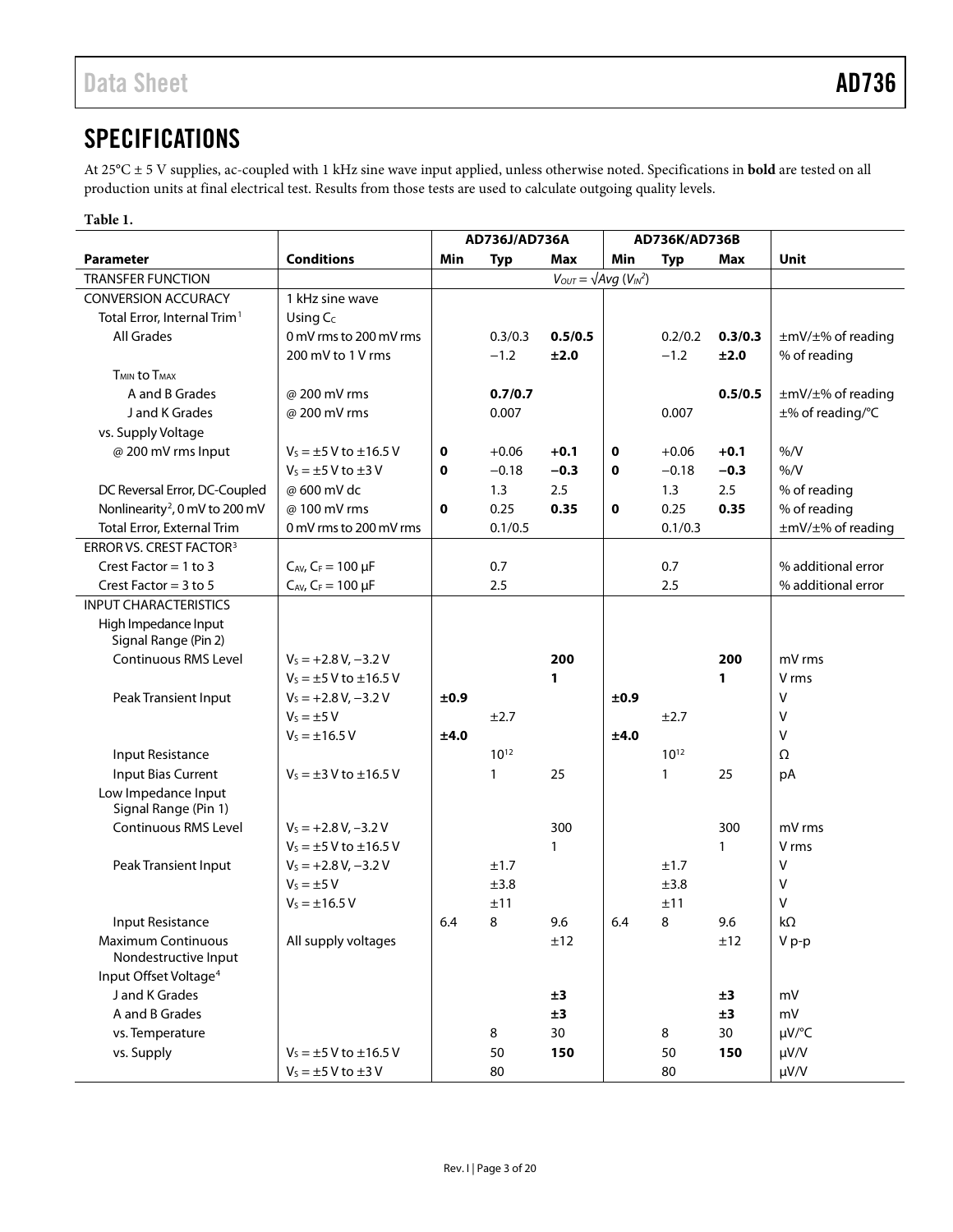<span id="page-3-0"></span>

|                                                         |                                    | AD736J/AD736A     |                  | AD736K/AD736B |                   |                  |            |           |
|---------------------------------------------------------|------------------------------------|-------------------|------------------|---------------|-------------------|------------------|------------|-----------|
| Parameter                                               | <b>Conditions</b>                  | Min               | <b>Typ</b>       | <b>Max</b>    | Min               | <b>Typ</b>       | <b>Max</b> | Unit      |
| <b>OUTPUT CHARACTERISTICS</b>                           |                                    |                   |                  |               |                   |                  |            |           |
| <b>Output Offset Voltage</b>                            |                                    |                   |                  |               |                   |                  |            |           |
| J and K Grades                                          |                                    |                   | ±0.1             | ±0.5          |                   | ±0.1             | ±0.3       | mV        |
| A and B Grades                                          |                                    |                   |                  | ±0.5          |                   |                  | ±0.3       | mV        |
| vs. Temperature                                         |                                    |                   | 1                | 20            |                   | 1                | 20         | µV/°C     |
| vs. Supply                                              | $V_5 = \pm 5$ V to $\pm 16.5$ V    |                   | 50               | 130           |                   | 50               | 130        | $\mu V/V$ |
|                                                         | $V_s = \pm 5$ V to $\pm 3$ V       |                   | 50               |               |                   | 50               |            | $\mu V/V$ |
| <b>Output Voltage Swing</b>                             |                                    |                   |                  |               |                   |                  |            |           |
| $2 k\Omega$ Load                                        | $V_s = +2.8 V, -3.2 V$             | 0 <sub>to</sub>   | 1.7              |               | 0 <sub>to</sub>   | 1.7              |            | ٧         |
|                                                         |                                    | 1.6               |                  |               | 1.6               |                  |            |           |
|                                                         | $V_s = \pm 5 V$                    | 0 <sub>to</sub>   | 3.8              |               | 0 <sub>to</sub>   | 3.8              |            | V         |
|                                                         |                                    | 3.6               |                  |               | 3.6               |                  |            |           |
|                                                         | $V_s = \pm 16.5 V$                 | 0 <sub>to 4</sub> | 5                |               | 0 <sub>to 4</sub> | 5                |            | V         |
| No Load                                                 | $V_s = \pm 16.5 V$                 | 0 <sub>to 4</sub> | 12               |               | 0 to 4            | 12               |            | $\vee$    |
| <b>Output Current</b>                                   |                                    | 2                 |                  |               | 2                 |                  |            | mA        |
| <b>Short-Circuit Current</b>                            |                                    |                   | 3                |               |                   | 3                |            | mA        |
| <b>Output Resistance</b>                                | @ dc                               |                   | 0.2              |               |                   | 0.2              |            | Ω         |
| <b>FREQUENCY RESPONSE</b>                               |                                    |                   |                  |               |                   |                  |            |           |
| High Impedance Input (Pin 2)<br>for 1% Additional Error | Sine wave input                    |                   |                  |               |                   |                  |            |           |
| $V_{IN} = 1$ mV rms                                     |                                    |                   | 1                |               |                   | 1                |            | kHz       |
| $V_{IN}$ = 10 mV rms                                    |                                    |                   | 6                |               |                   | 6                |            | kHz       |
| $V_{IN}$ = 100 mV rms                                   |                                    |                   | 37               |               |                   | 37               |            | kHz       |
| $V_{IN} = 200$ mV rms                                   |                                    |                   | 33               |               |                   | 33               |            | kHz       |
| $±3$ dB Bandwidth                                       | Sine wave input                    |                   |                  |               |                   |                  |            |           |
| $V_{IN} = 1$ mV rms                                     |                                    |                   | 5                |               |                   | 5                |            | kHz       |
| $V_{IN}$ = 10 mV rms                                    |                                    |                   | 55               |               |                   | 55               |            | kHz       |
| $V_{IN}$ = 100 mV rms                                   |                                    |                   | 170              |               |                   | 170              |            | kHz       |
| $V_{IN}$ = 200 mV rms                                   |                                    |                   | 190              |               |                   | 190              |            | kHz       |
| Low Impedance Input (Pin 1)                             | Sine wave input                    |                   |                  |               |                   |                  |            |           |
| for 1% Additional Error                                 |                                    |                   |                  |               |                   |                  |            |           |
| $V_{IN} = 1$ mV rms                                     |                                    |                   | 1                |               |                   | 1                |            | kHz       |
| $V_{IN}$ = 10 mV rms                                    |                                    |                   | 6                |               |                   | 6                |            | kHz       |
| $V_{IN}$ = 100 mV rms                                   |                                    |                   | 90               |               |                   | 90               |            | kHz       |
| $V_{IN}$ = 200 mV rms                                   |                                    |                   | 90               |               |                   | 90               |            | kHz       |
| ±3 dB Bandwidth                                         | Sine wave input                    |                   |                  |               |                   |                  |            |           |
| $V_{IN} = 1$ mV rms                                     |                                    |                   | 5                |               |                   | 5                |            | kHz       |
| $V_{IN} = 10$ mV rms                                    |                                    |                   | 55               |               |                   | 55               |            | kHz       |
| $V_{IN}$ = 100 mV rms                                   |                                    |                   | 350              |               |                   | 350              |            | kHz       |
| $V_{IN}$ = 200 mV rms                                   |                                    |                   | 460              |               |                   | 460              |            | kHz       |
| POWER SUPPLY                                            |                                    |                   |                  |               |                   |                  |            |           |
| <b>Operating Voltage Range</b>                          |                                    | $+2.8,$<br>$-3.2$ | ±5               | ±16.5         | $+2.8,$<br>$-3.2$ | ± 5              | ±16.5      | V         |
| Quiescent Current                                       | Zero signal                        |                   | 160              | 200           |                   | 160              | 200        | μA        |
| 200 mV rms, No Load                                     | Sine wave input                    |                   | 230              | 270           |                   | 230              | 270        | μA        |
| <b>TEMPERATURE RANGE</b>                                |                                    |                   |                  |               |                   |                  |            |           |
| Operating, Rated Performance                            |                                    |                   |                  |               |                   |                  |            |           |
| Commercial                                              | 0°C to 70°C                        |                   | AD736JN, AD736JR |               |                   | AD736KN, AD736KR |            |           |
| Industrial                                              | $-40^{\circ}$ C to $+85^{\circ}$ C |                   | AD736AQ, AD736AR |               |                   | AD736BQ, AD736BR |            |           |

' Accuracy is specified with the AD736 connected as shown i[n Figure 18](#page-9-2) with Capacitor C<sub>c</sub>.<br>? Nonlinearity is defined as the maximum deviation (in percent error) from a straight line connecting the readings at 0 mV rms and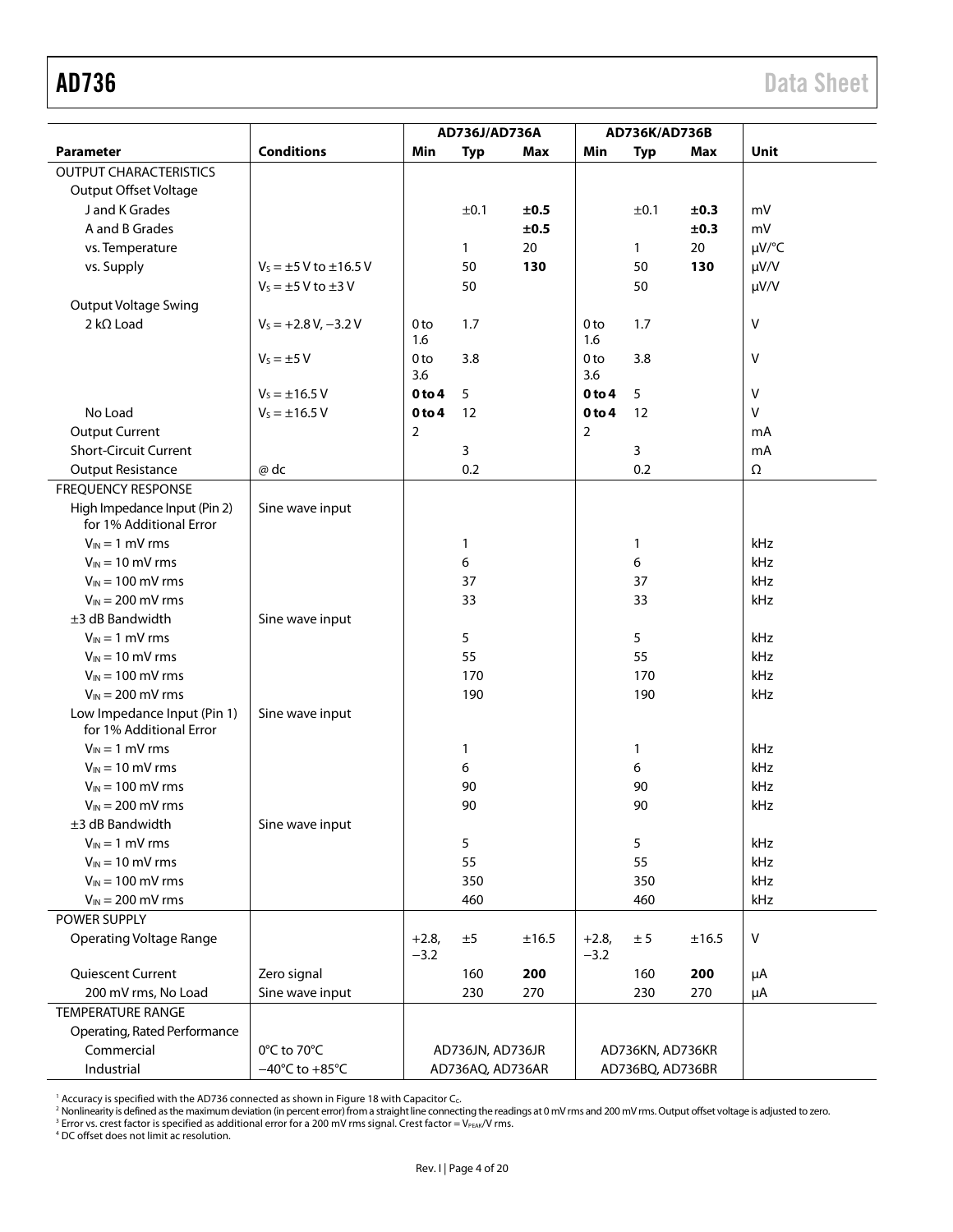### <span id="page-4-0"></span>ABSOLUTE MAXIMUM RATINGS

#### **Table 2.**

| <b>Parameter</b>                     | Rating                              |  |  |
|--------------------------------------|-------------------------------------|--|--|
| Supply Voltage                       | ±16.5V                              |  |  |
| <b>Internal Power Dissipation</b>    | 200 mW                              |  |  |
| Input Voltage                        |                                     |  |  |
| Pin 2 through Pin 8                  | $\pm V_5$                           |  |  |
| Pin 1                                | $+12V$                              |  |  |
| <b>Output Short-Circuit Duration</b> | Indefinite                          |  |  |
| Differential Input Voltage           | $+Vs$ and $-Vs$                     |  |  |
| Storage Temperature Range (Q)        | $-65^{\circ}$ C to $+150^{\circ}$ C |  |  |
| Storage Temperature Range (N, R)     | $-65^{\circ}$ C to $+125^{\circ}$ C |  |  |
| Lead Temperature (Soldering, 60 sec) | 300 $\degree$ C                     |  |  |
| <b>ESD Rating</b>                    | 500 V                               |  |  |

Stresses above those listed under Absolute Maximum Ratings may cause permanent damage to the device. This is a stress rating only; functional operation of the device at these or any other conditions above those indicated in the operational section of this specification is not implied. Exposure to absolute maximum rating conditions for extended periods may affect device reliability.

#### <span id="page-4-1"></span>**THERMAL RESISTANCE**

 $\theta_{JA}$  is specified for the worst-case conditions, that is, a device soldered in a circuit board for surface-mount packages.

#### **Table 3. Thermal Resistance**

| Package Type  | $\theta$ JA | Unit               |  |  |  |  |  |
|---------------|-------------|--------------------|--|--|--|--|--|
| 8-Lead PDIP   | 165         | $\degree$ C/W      |  |  |  |  |  |
| 8-Lead CERDIP | 110         | $\rm ^{\circ}$ C/W |  |  |  |  |  |
| 8-Lead SOIC   | 155         | $\rm ^{\circ}$ C/W |  |  |  |  |  |

#### <span id="page-4-2"></span>**ESD CAUTION**



ESD (electrostatic discharge) sensitive device. Charged devices and circuit boards can discharge without detection. Although this product features patented or proprietary protection circuitry, damage may occur on devices subjected to high energy ESD.<br>Therefore, proper ESD precautions should be taken to avoid performance degradation or loss of functionality.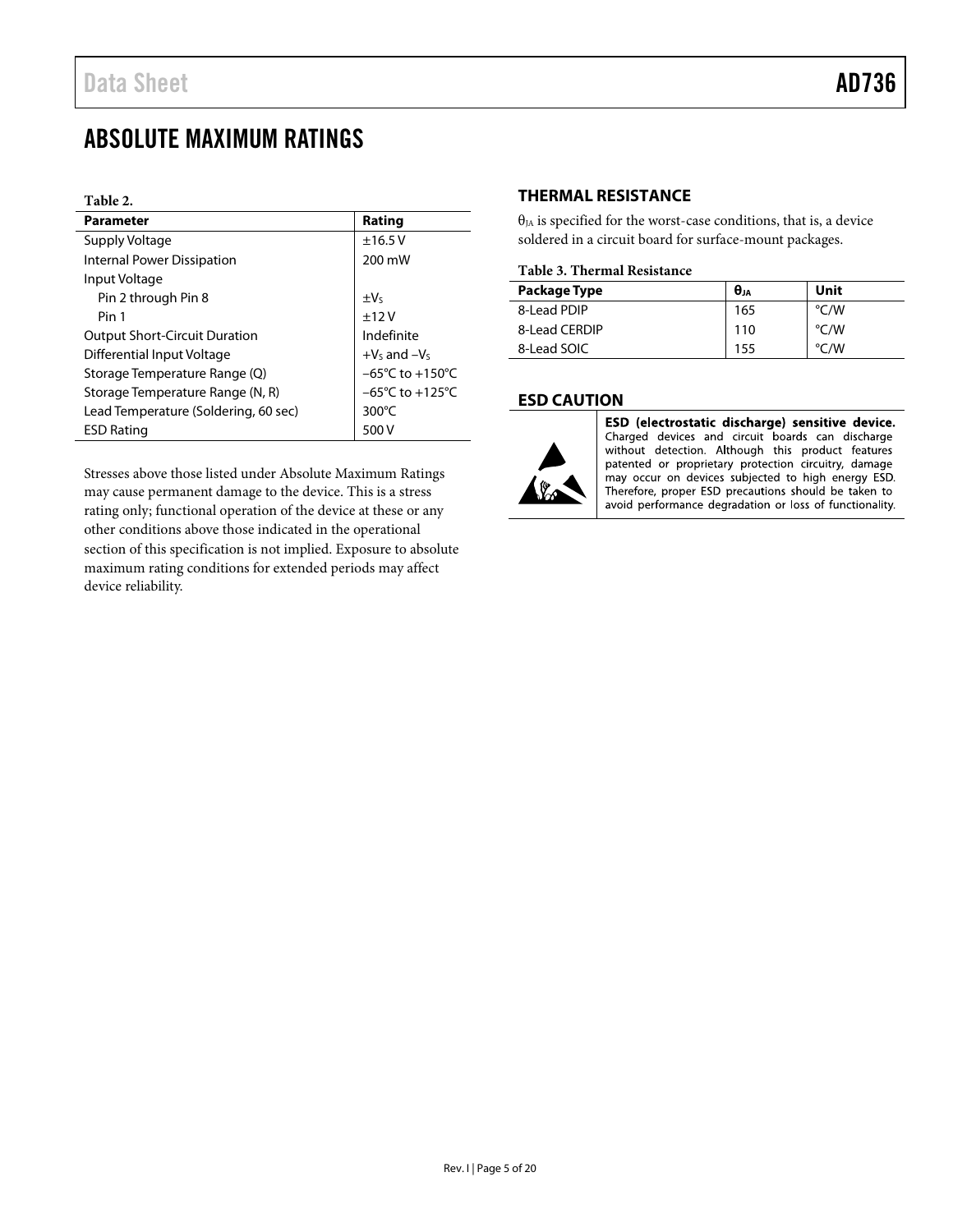### <span id="page-5-0"></span>PIN CONFIGURATION AND FUNCTION DESCRIPTIONS



#### **Table 4. Pin Function Descriptions**

| Pin No. | <b>Mnemonic</b>       | <b>Description</b>                                                                                                                                                                                                                                                                                                                           |
|---------|-----------------------|----------------------------------------------------------------------------------------------------------------------------------------------------------------------------------------------------------------------------------------------------------------------------------------------------------------------------------------------|
|         | C <sub>C</sub>        | Coupling Capacitor. If dc coupling is desired at Pin 2, connect a coupling capacitor to this pin. If the coupling at<br>Pin 2 is ac, connect this pin to ground. Note that this pin is also an input, with an input impedance of 8 $k\Omega$ .<br>Such an input is useful for applications with high input voltages and low supply voltages. |
|         | <b>V<sub>IN</sub></b> | High Input Impedance Pin.                                                                                                                                                                                                                                                                                                                    |
|         | $C_{F}$               | Connect an Auxiliary Low-Pass Filter Capacitor from the Output.                                                                                                                                                                                                                                                                              |
|         | $-VS$                 | Negative Supply Voltage if Dual Supplies Are Used, or Ground if Connected to a Single-Supply Source.                                                                                                                                                                                                                                         |
|         | C <sub>AV</sub>       | Connect the Averaging Capacitor Here.                                                                                                                                                                                                                                                                                                        |
| 6       | <b>OUTPUT</b>         | DC Output Voltage.                                                                                                                                                                                                                                                                                                                           |
|         | $+VS$                 | Positive Supply Voltage.                                                                                                                                                                                                                                                                                                                     |
|         | <b>COM</b>            | Common.                                                                                                                                                                                                                                                                                                                                      |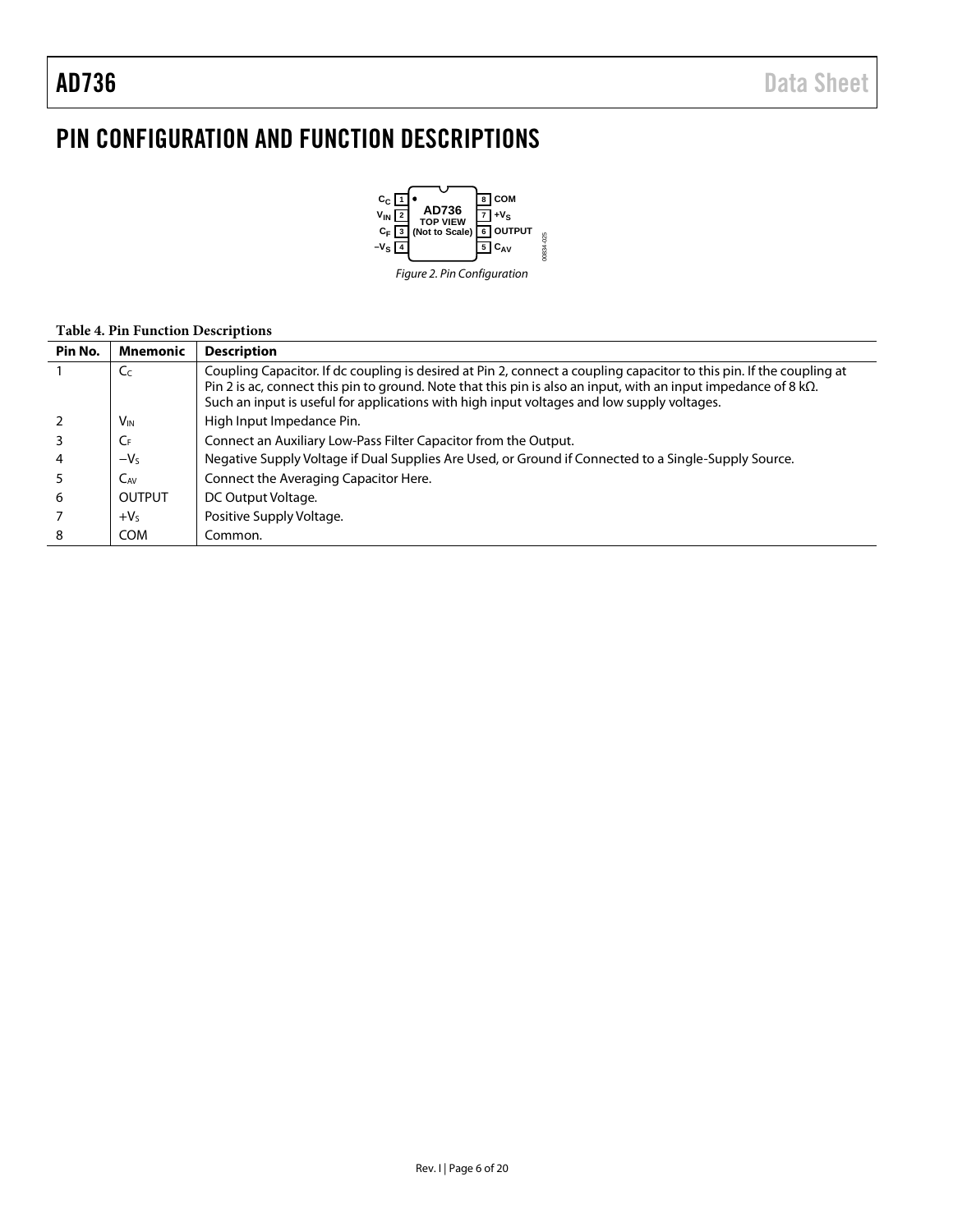### <span id="page-6-0"></span>TYPICAL PERFORMANCE CHARACTERISTICS



*Figure 3. Additional Error vs. Supply Voltage*









*Figure 6. Frequency Response Driving Pin 1*





<span id="page-6-1"></span>*Figure 8. Additional Error vs. Crest Factor with Various Values of CAV*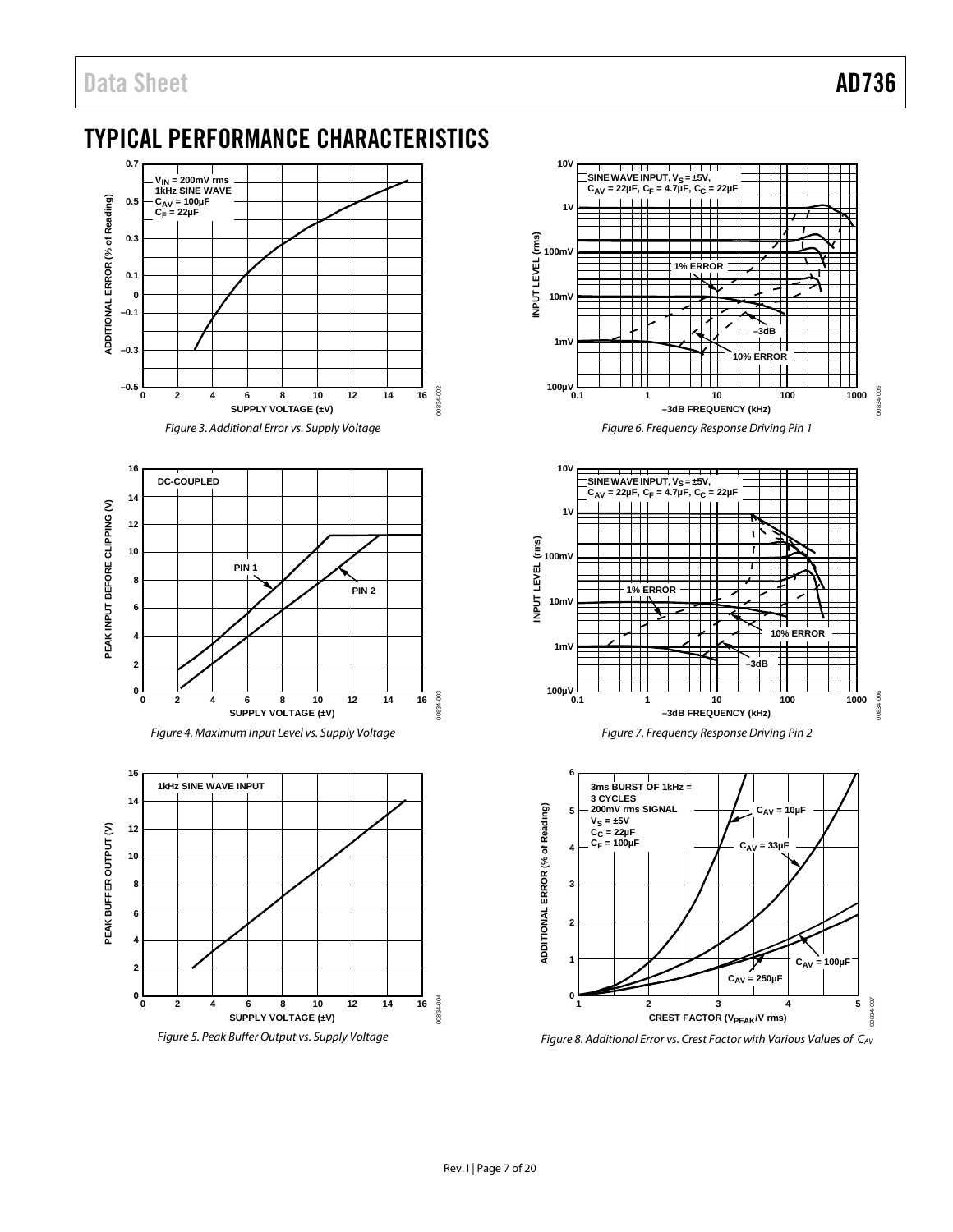







*Figure 14. RMS Input Level vs. Frequency for Specified Averaging Error*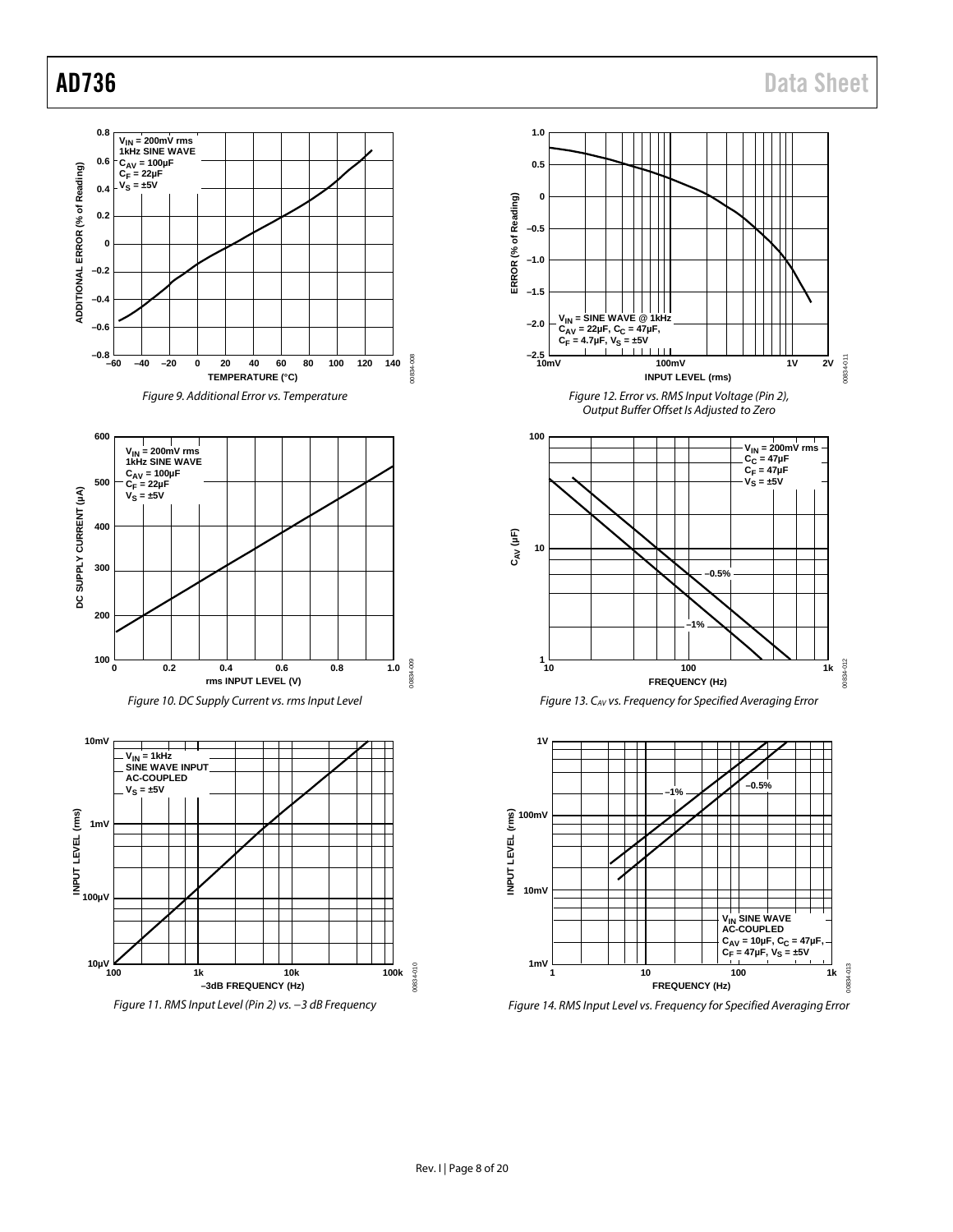## Data Sheet **AD736**

### **4.0 3.5** INPUT BIAS CURRENT (pA) **INPUT BIAS CURRENT (pA) 3.0 2.5 2.0 1.5**  $1.0<sub>0</sub>$ 00834-014 00834-014 **0 2 4 6 8 10 12 14 16 SUPPLY VOLTAGE (±V)**

*Figure 15. Pin 2 Input Bias Current vs. Supply Voltage*



*Figure 17. Pin 2 Input Bias Current vs. Temperature*



<span id="page-8-0"></span>*Figure 16. RMS Input Level for Various Values of CAV vs. Settling Time*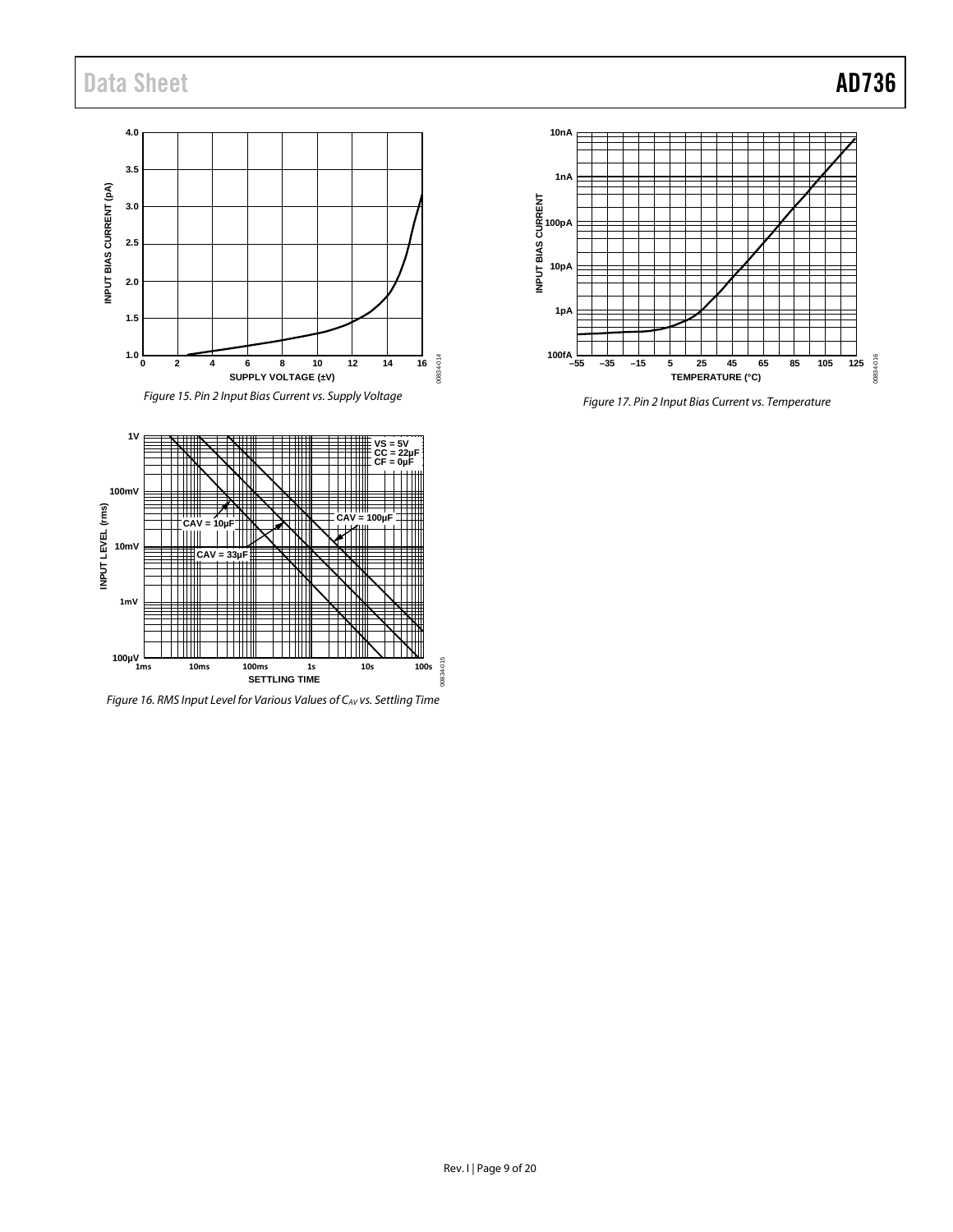### <span id="page-9-0"></span>THEORY OF OPERATION



*Figure 18. AD736 True RMS Circuit*

<span id="page-9-2"></span>As shown b[y Figure 18,](#page-9-2) the AD736 has five functional subsections: the input amplifier, full-wave rectifier (FWR), rms core, output amplifier, and bias section. The FET input amplifier allows both a high impedance, buffered input (Pin 2) and a low impedance, wide dynamic range input (Pin 1). The high impedance input, with its low input bias current, is well suited for use with high impedance input attenuators.

The output of the input amplifier drives a full-wave precision rectifier that, in turn, drives the rms core. The essential rms operations of squaring, averaging, and square rooting are performed in the core using an external averaging capacitor, CAV. Without CAV, the rectified input signal travels through the core unprocessed, as is done with the average responding connection (see [Figure 19\)](#page-11-3).

A final subsection, an output amplifier, buffers the output from the core and allows optional low-pass filtering to be performed via the external capacitor, CF, which is connected across the feedback path of the amplifier. In the average responding connection, this is where all of the averaging is carried out. In the rms circuit, this additional filtering stage helps reduce any output ripple that was not removed by the averaging capacitor, CAV.

### <span id="page-9-1"></span>**TYPES OF AC MEASUREMENT**

The AD736 is capable of measuring ac signals by operating as either an average responding converter or a true rms-to-dc converter. As its name implies, an average responding converter computes the average absolute value of an ac (or ac and dc) voltage or current by full-wave rectifying and low-pass filtering the input signal; this approximates the average. The resulting output, a dc average level, is scaled by adding (or reducing) gain; this scale factor converts the dc average reading to an rms equivalent value for the waveform being measured. For example, the average absolute value of a sine wave voltage is 0.636 times  $V_{\text{PEAK}}$ ; the corresponding rms value is  $0.707 \times V_{\text{PEAK}}$ . Therefore, for sine wave voltages, the required scale factor is 1.11 (0.707/0.636).

In contrast to measuring the average value, true rms measurement is a universal language among waveforms, allowing the magnitudes of all types of voltage (or current) waveforms to be compared to one another and to dc. RMS is a direct measure of the power or heating value of an ac voltage compared to that of a dc voltage; an ac signal of 1 V rms produces the same amount of heat in a resistor as a 1 V dc signal.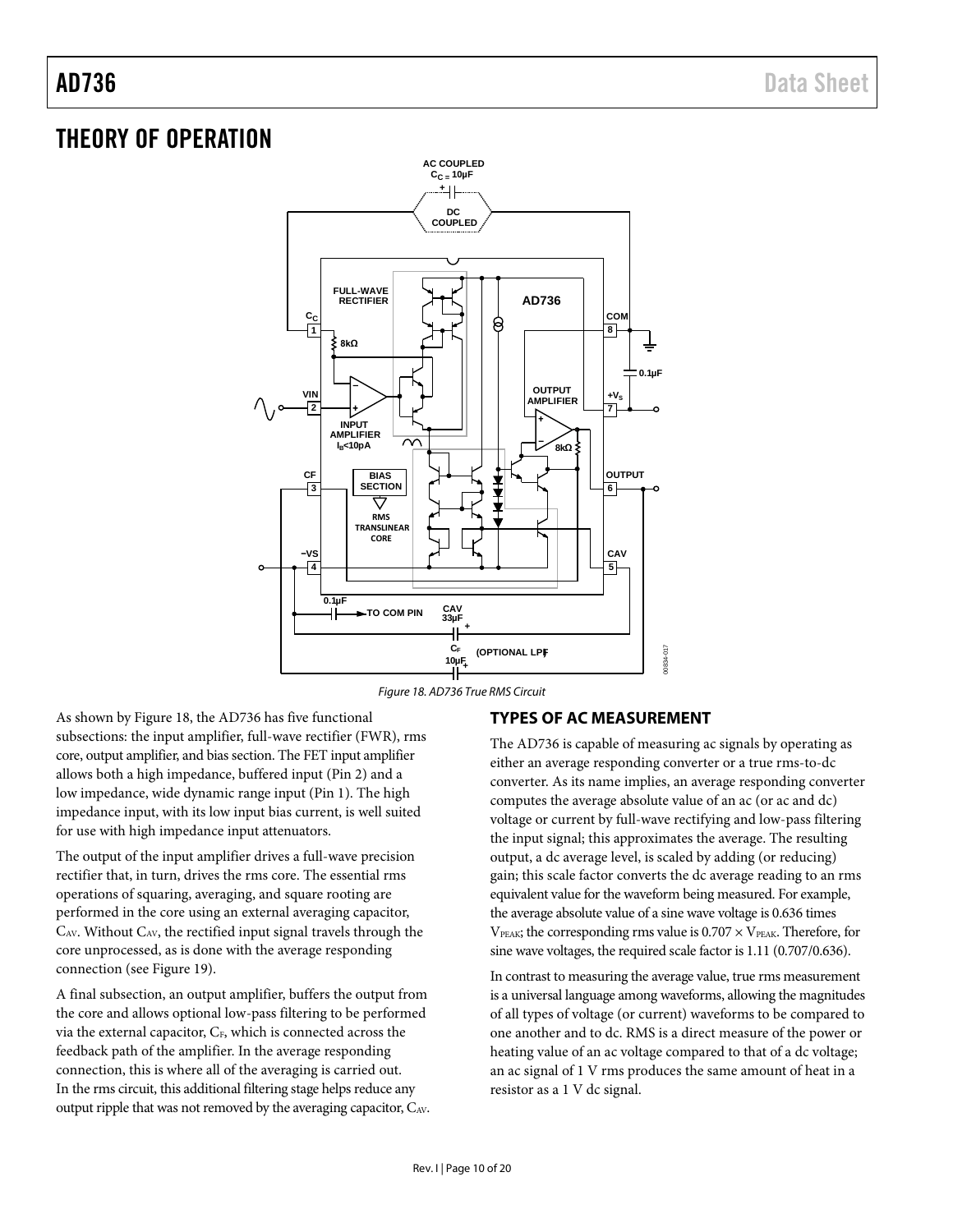### Data Sheet **AD736**

Mathematically, the rms value of a voltage is defined (using a simplified equation) as

$$
V \text{ rms} = \sqrt{Avg(V^2)}
$$

This involves squaring the signal, taking the average, and then obtaining the square root. True rms converters are smart rectifiers; they provide an accurate rms reading regardless of the type of waveform being measured. However, average responding converters can exhibit very high errors when their input signals deviate from their precalibrated waveform; the magnitude of the error depends on the type of waveform being measured. For example, if an average responding converter is calibrated to measure the rms value of sine wave voltages and then is used to measure either symmetrical square waves or dc voltages, the converter has a computational error 11% (of reading) higher than the true rms value (se[e Table 5\)](#page-10-2).

### <span id="page-10-0"></span>**CALCULATING SETTLING TIME USING FIGURE 16**

[Figure 16](#page-8-0) can be used to closely approximate the time required for the AD736 to settle when its input level is reduced in amplitude. The net time required for the rms converter to settle is the difference between two times extracted from the graph (the initial time minus the final settling time). As an example, consider the following conditions: a 33 µF averaging capacitor, a 100 mV initial rms input level, and a final (reduced) 1 mV input level. From [Figure 16,](#page-8-0) the initial settling time (where the 100 mV line intersects the 33 µF line) is approximately 80 ms.

The settling time corresponding to the new or final input level of 1 mV is approximately 8 seconds. Therefore, the net time for the circuit to settle to its new value is 8 seconds minus 80 ms, which is 7.92 seconds. Note that because of the smooth decay characteristic inherent with a capacitor/diode combination, this is the total settling time to the final value (that is, not the settling time to 1%, 0.1%, and so on, of the final value). In addition, this graph provides the worst-case settling time because the AD736 settles very quickly with increasing input levels.

#### <span id="page-10-1"></span>**RMS MEASUREMENT—CHOOSING THE OPTIMUM VALUE FOR CAV**

Because the external averaging capacitor,  $C_{AV}$ , holds the rectified input signal during rms computation, its value directly affects the accuracy of the rms measurement, especially at low frequencies. Furthermore, because the averaging capacitor appears across a diode in the rms core, the averaging time constant increases exponentially as the input signal is reduced. This means that as the input level decreases, errors due to nonideal averaging decrease, and the time required for the circuit to settle to the new rms level increases. Therefore, lower input levels allow the circuit to perform better (due to increased averaging) but increase the waiting time between measurements. Obviously, when selecting  $C_{AV}$ , a trade-off between computational accuracy and settling time is required.

| <b>Waveform Type 1 V Peak Amplitude</b> | <b>Crest Factor</b><br>$(V_{PEAK}/V$ rms) | <b>True RMS</b><br>Value (V) | <b>Average Responding Circuit</b><br><b>Calibrated to Read RMS Value of</b><br>Sine Waves (V) | % of Reading Error Using<br><b>Average Responding Circuit</b> |
|-----------------------------------------|-------------------------------------------|------------------------------|-----------------------------------------------------------------------------------------------|---------------------------------------------------------------|
| <b>Undistorted Sine Wave</b>            | 1.414                                     | 0.707                        | 0.707                                                                                         | 0                                                             |
| Symmetrical Square Wave                 | 1.00                                      | 1.00                         | 1.11                                                                                          | $+11.0$                                                       |
| Undistorted Triangle Wave               | 1.73                                      | 0.577                        | 0.555                                                                                         | $-3.8$                                                        |
| Gaussian Noise (98% of Peaks <1 V)      | 3                                         | 0.333                        | 0.295                                                                                         | $-11.4$                                                       |
| Rectangular                             |                                           | 0.5                          | 0.278                                                                                         | $-44$                                                         |
| Pulse Train                             | 10                                        | 0.1                          | 0.011                                                                                         | $-89$                                                         |
| <b>SCR Waveforms</b>                    |                                           |                              |                                                                                               |                                                               |
| 50% Duty Cycle                          | 2                                         | 0.495                        | 0.354                                                                                         | $-28$                                                         |
| 25% Duty Cycle                          | 4.7                                       | 0.212                        | 0.150                                                                                         | $-30$                                                         |

#### <span id="page-10-2"></span>**Table 5. Error Introduced by an Average Responding Circuit when Measuring Common Waveforms**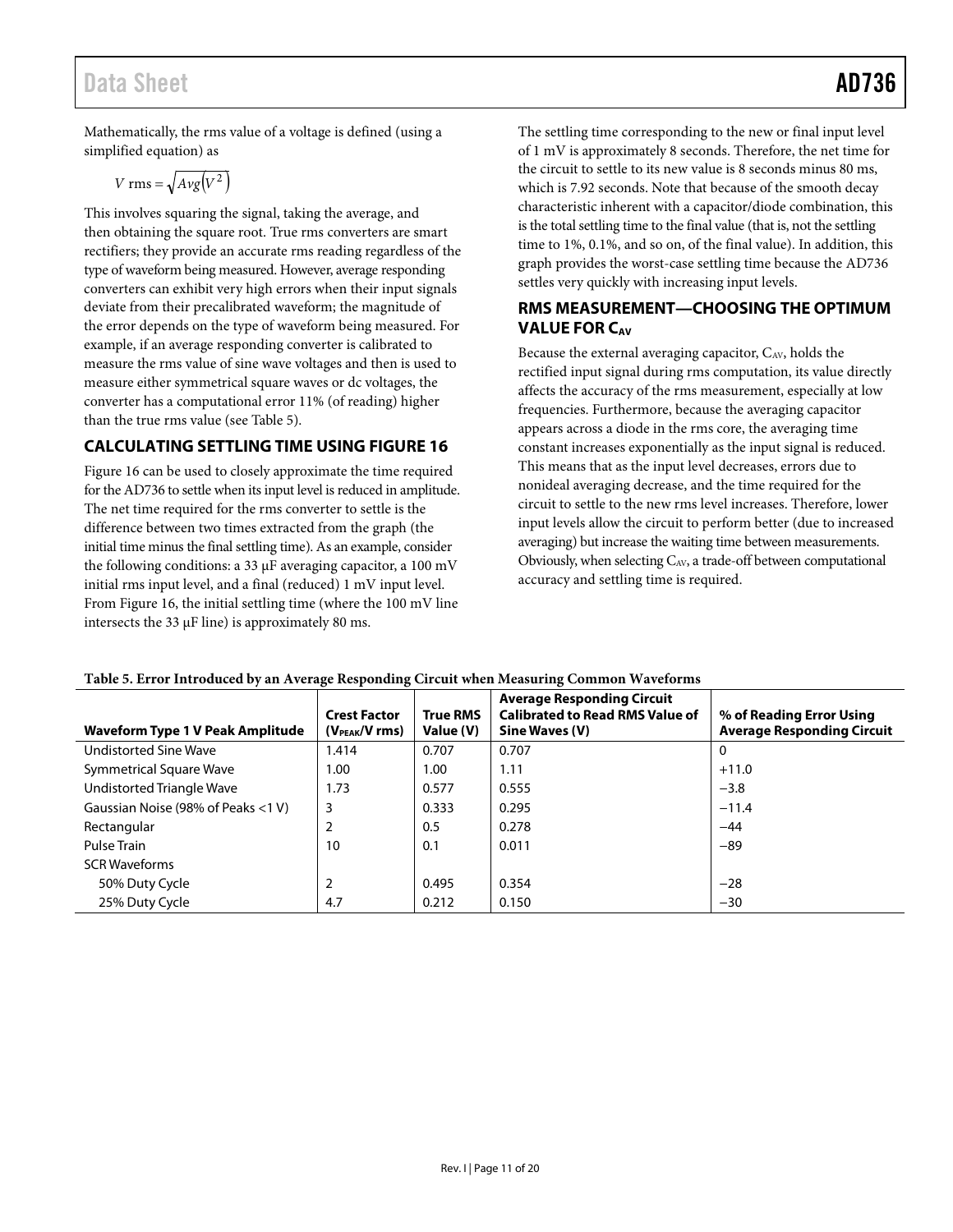### <span id="page-11-0"></span>**RAPID SETTLING TIMES VIA THE AVERAGE RESPONDING CONNECTION**

Because the average responding connection shown i[n Figure 19](#page-11-3) does not use the CAV averaging capacitor, its settling time does not vary with the input signal level. It is determined solely by the RC time constant of  $C_F$  and the internal 8 k $\Omega$  resistor in the output amplifier's feedback path.



#### *Figure 19. AD736 Average Responding Circuit*

#### <span id="page-11-3"></span><span id="page-11-1"></span>**DC ERROR, OUTPUT RIPPLE, AND AVERAGING ERROR**

[Figure 20](#page-11-4) shows the typical output waveform of the AD736 with a sine wave input applied. As with all real-world devices, the ideal output of  $V_{\text{OUT}} = V_{\text{IN}}$  is never achieved exactly. Instead, the output contains both a dc and an ac error component.

As shown in [Figure 20,](#page-11-4) the dc error is the difference between the average of the output signal (when all the ripple in the output is removed by external filtering) and the ideal dc output. The dc error component is therefore set solely by the value of the averaging capacitor used. No amount of post filtering (that is, using a very large  $C_F$ ) allows the output voltage to equal its ideal value. The ac error component, an output ripple, can be easily removed by using a large enough post filtering capacitor, CF.

In most cases, the combined magnitudes of both the dc and ac error components need to be considered when selecting appropriate values for Capacitor C<sub>AV</sub> and Capacitor C<sub>F</sub>. This combined error, representing the maximum uncertainty of the measurement, is termed the averaging error and is equal to the peak value of the output ripple plus the dc error.



*Figure 20. Output Waveform for Sine Wave Input Voltage*

<span id="page-11-4"></span>As the input frequency increases, both error components decrease rapidly; if the input frequency doubles, the dc error and ripple reduce to one quarter and one half of their original values, respectively, and rapidly become insignificant.

#### <span id="page-11-2"></span>**AC MEASUREMENT ACCURACY AND CREST FACTOR**

The crest factor of the input waveform is often overlooked when determining the accuracy of an ac measurement. Crest factor is defined as the ratio of the peak signal amplitude to the rms amplitude (crest factor =  $V_{PEAK}/V$  rms). Many common waveforms, such as sine and triangle waves, have relatively low crest factors (≤2). Other waveforms, such as low duty-cycle pulse trains and SCR waveforms, have high crest factors. These types of waveforms require a long averaging time constant (to average out the long periods between pulses)[. Figure 8](#page-6-1) shows the additional error vs. the crest factor of the AD736 for various values of CAV.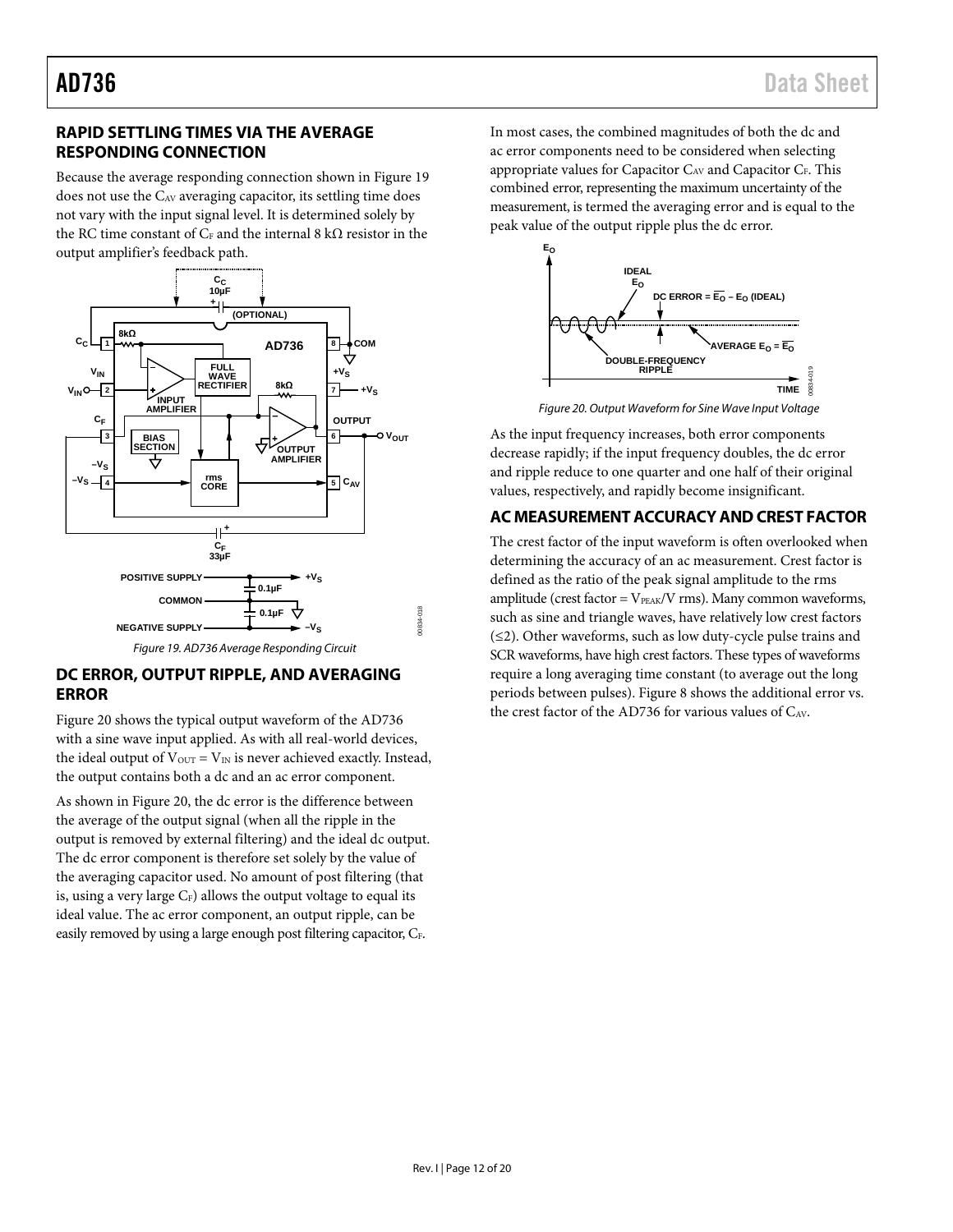### <span id="page-12-1"></span><span id="page-12-0"></span>APPLICATIONS **CONNECTING THE INPUT**

The inputs of the AD736 resemble an op amp, with noninverting and inverting inputs. The input stages are JFETs accessible at Pin 1 and Pin 2. Designated as the high impedance input, Pin 2 is connected directly to a JFET gate. Pin 1 is the low impedance input because of the scaling resistor connected to the gate of the second JFET. This gate-resistor junction is not externally accessible and is servo-ed to the voltage level of the gate of the first JFET, as in a classic feedback circuit. This action results in the typical 8 kΩ input impedance referred to ground or reference level.

This input structure provides four input configurations as shown in [Figure 21,](#page-12-2) [Figure 22,](#page-12-3) [Figure 23,](#page-12-4) and [Figure 24.](#page-12-5)  [Figure 21](#page-12-2) an[d Figure 22](#page-12-3) show the high impedance configurations, and [Figure 23](#page-12-4) an[d Figure 24](#page-12-5) show the low impedance connections used to extend the input voltage range.



<span id="page-12-2"></span>*Figure 21. High-Z AC-Coupled Input Connection (Default)*



<span id="page-12-3"></span>*Figure 22. High-Z DC-Coupled Input Connection*



<span id="page-12-4"></span>

<span id="page-12-5"></span>*Figure 24. Low-Z DC-Coupled Input Connection*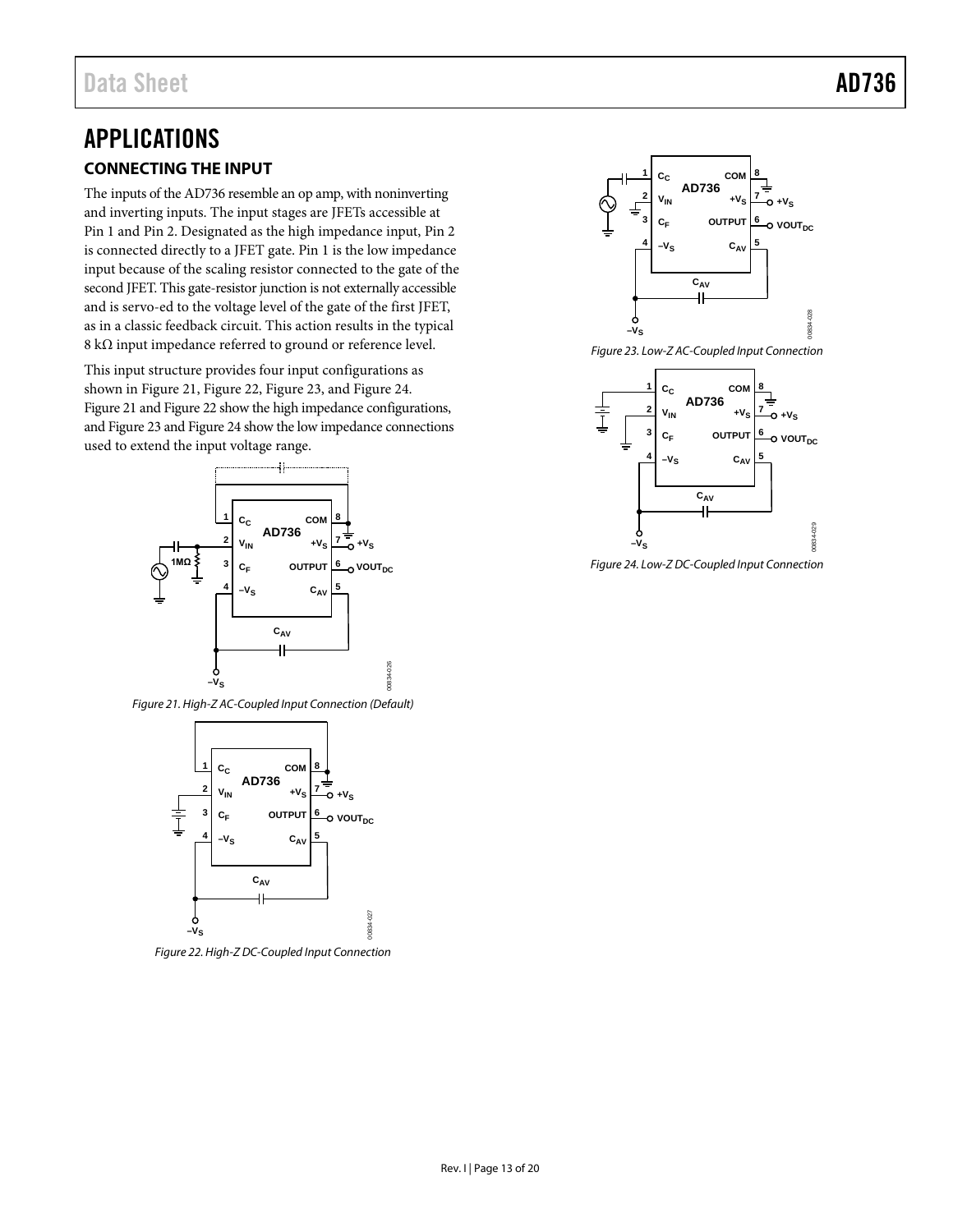### <span id="page-13-0"></span>**SELECTING PRACTICAL VALUES FOR INPUT**  COUPLING (C<sub>C</sub>), AVERAGING (C<sub>AV</sub>), AND FILTERING **(CF) CAPACITORS**

[Table 6](#page-13-1) provides practical values of  $C_{AV}$  and  $C_{F}$  for several common applications.

The input coupling capacitor,  $C_c$ , in conjunction with the 8 kΩ internal input scaling resistor, determine the −3 dB low frequency roll-off. This frequency, F<sub>L</sub>, is equal to

2π (8000)(Value of  $\mathit{C}_\mathit{C}$  in Farads) 1  $F_L = \frac{1}{2\pi (8000)(Value of C_c in Farads)}$  $E_L = \frac{1}{2\pi (8000)(Value of C_C)}$ 

#### <span id="page-13-1"></span>**Table 6. Capacitor Selection Chart**

Note that at FL, the amplitude error is approximately −30% (**–**3 dB) of the reading. To reduce this error to 0.5% of the reading, choose a value of Cc that sets FL at one-tenth of the lowest frequency to be measured.

In addition, if the input voltage has more than 100 mV of dc offset, then the ac-coupling network shown in [Figure 27](#page-15-0) should be used in addition to  $C_c$ .

|                                 |                        | <b>Low Frequency</b> | <b>Max Crest</b> | $C_{AV}$  | $C_{\rm F}$ |                                  |
|---------------------------------|------------------------|----------------------|------------------|-----------|-------------|----------------------------------|
| <b>Application</b>              | <b>RMS Input Level</b> | Cutoff $(-3 dB)$     | <b>Factor</b>    | $(\mu F)$ | $(\mu F)$   | Settling Time <sup>1</sup> to 1% |
| General-Purpose RMS Computation | $0V$ to $1V$           | 20 Hz                | 5                | 150       | 10          | 360 ms                           |
|                                 |                        | 200 Hz               | 5                | 15        |             | 36 ms                            |
|                                 | 0 mV to 200 mV         | 20 Hz                | 5                | 33        | 10          | 360 ms                           |
|                                 |                        | 200 Hz               | 5                | 3.3       |             | 36 ms                            |
| <b>General Purpose</b>          | $0V$ to $1V$           | 20 Hz                |                  | None      | 33          | $1.2$ sec                        |
| Average                         |                        | 200 Hz               |                  | None      | 3.3         | 120 ms                           |
| Responding                      | 0 mV to 200 mV         | 20 Hz                |                  | None      | 33          | $1.2$ sec                        |
|                                 |                        | 200 Hz               |                  | None      | 3.3         | 120 ms                           |
| <b>SCR Waveform Measurement</b> | 0 mV to 200 mV         | 50 Hz                | 5                | 100       | 33          | $1.2$ sec                        |
|                                 |                        | 60 Hz                | 5                | 82        | 27          | 1.0 <sub>sec</sub>               |
|                                 | 0 mV to $100$ mV       | 50 Hz                | 5                | 50        | 33          | $1.2$ sec                        |
|                                 |                        | 60 Hz                | 5                | 47        | 27          | 1.0 <sub>sec</sub>               |
| <b>Audio Applications</b>       |                        |                      |                  |           |             |                                  |
| Speech                          | 0 mV to 200 mV         | 300 Hz               | 3                | 1.5       | 0.5         | 18 <sub>ms</sub>                 |
| <b>Music</b>                    | 0 mV to 100 mV         | 20 Hz                | 10               | 100       | 68          | $2.4$ sec                        |

<sup>1</sup> Settling time is specified over the stated rms input level with the input signal increasing from zero. Settling times are greater for decreasing amplitude input signals.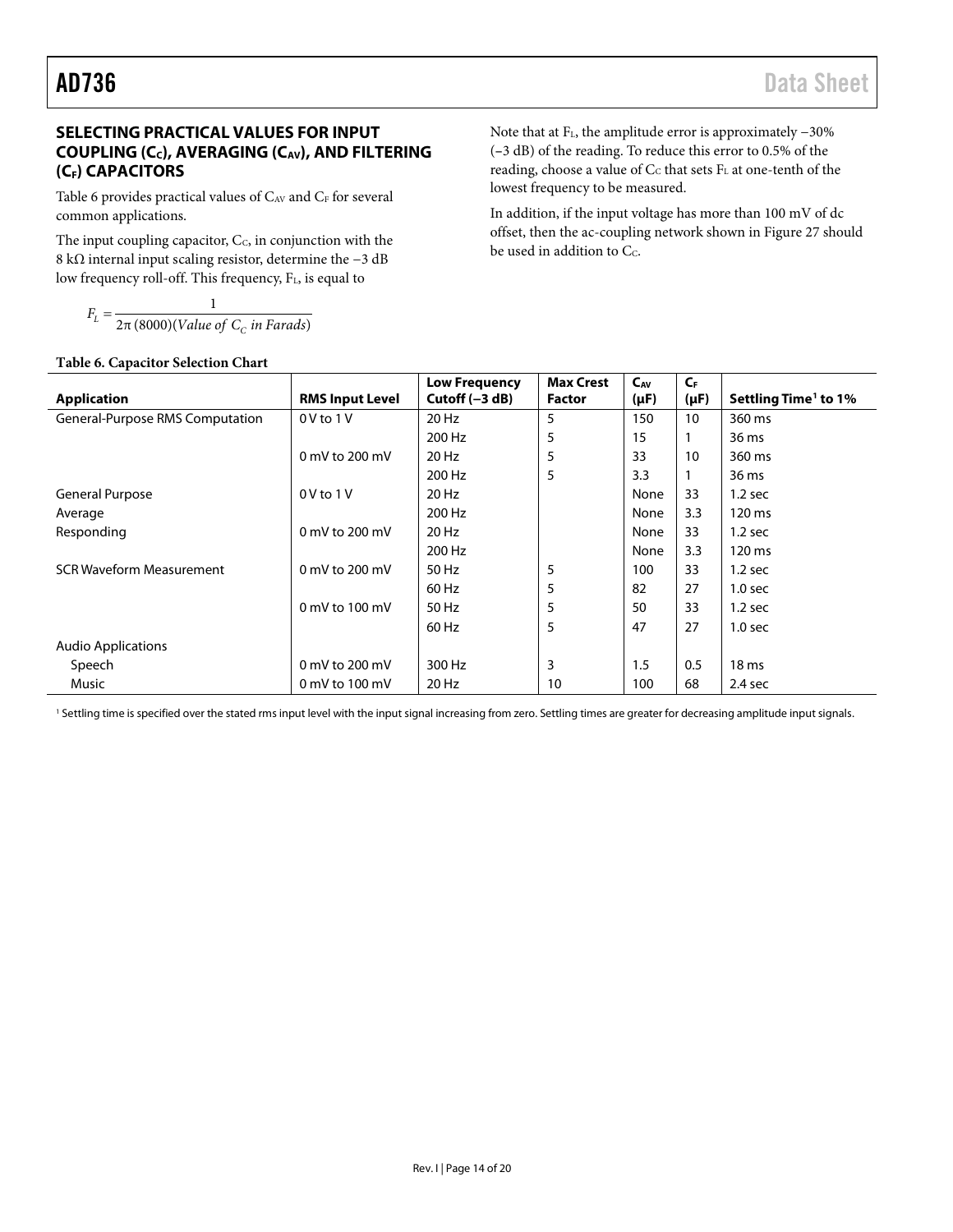#### <span id="page-14-0"></span>**ADDITIONAL APPLICATION CONCEPTS**

[Figure 25](#page-14-1) throug[h Figure 28](#page-15-1) show four application concepts. [Figure 25](#page-14-1) shows the high input impedance FET input connected to a multitap attenuator network used in various types of instruments requiring wide ranges of voltages. For a direct network connection, the gate-charge bleeding resistor is not required. The impedance of the FET input is high enough ( $10^{12}$  Ω) so that the loading error is negligible. Manufacturers and distributors of the matched precision resistor networks shown in these figures can easily be found on the Web. The voltages shown in the diagrams are the input levels corresponding to 200 mV at each tap. Finally, the

 $47 \text{ k}\Omega$ , 1 W resistor and diode pair are a practical input protection scheme for ac line connection measurements.

[Figure 26](#page-14-2) shows both inputs connected differentially[. Figure 27](#page-15-0) shows additional components used for offset correction of the output amplifier, and [Figure 28](#page-15-1) shows connections for singlesupply operation such as is the case for handheld devices.

Further information can be found in the [AN-268](http://www.analog.com/AN-268) Application Note—*RMS-to-DC Converters Ease Measurement Tasks*—and the [RMS to DC Converter Application Guide,](http://www.analog.com/rms-dc-appguide) both of which can be found on the Analog Devices, Inc., website.

00834-020

0834-020



*Figure 25. AD736 with a High Impedance Input Attenuator*

<span id="page-14-2"></span><span id="page-14-1"></span>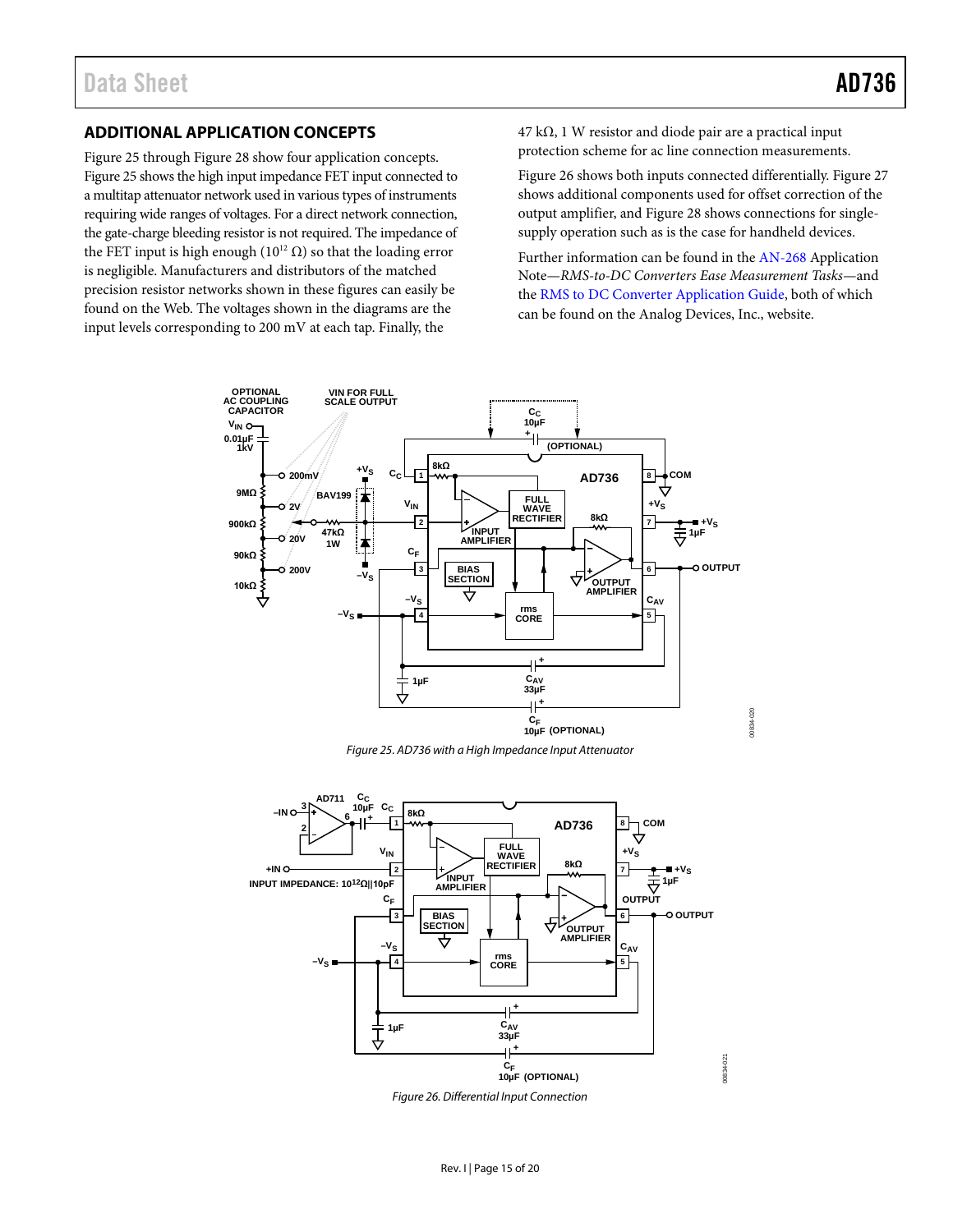



<span id="page-15-1"></span><span id="page-15-0"></span>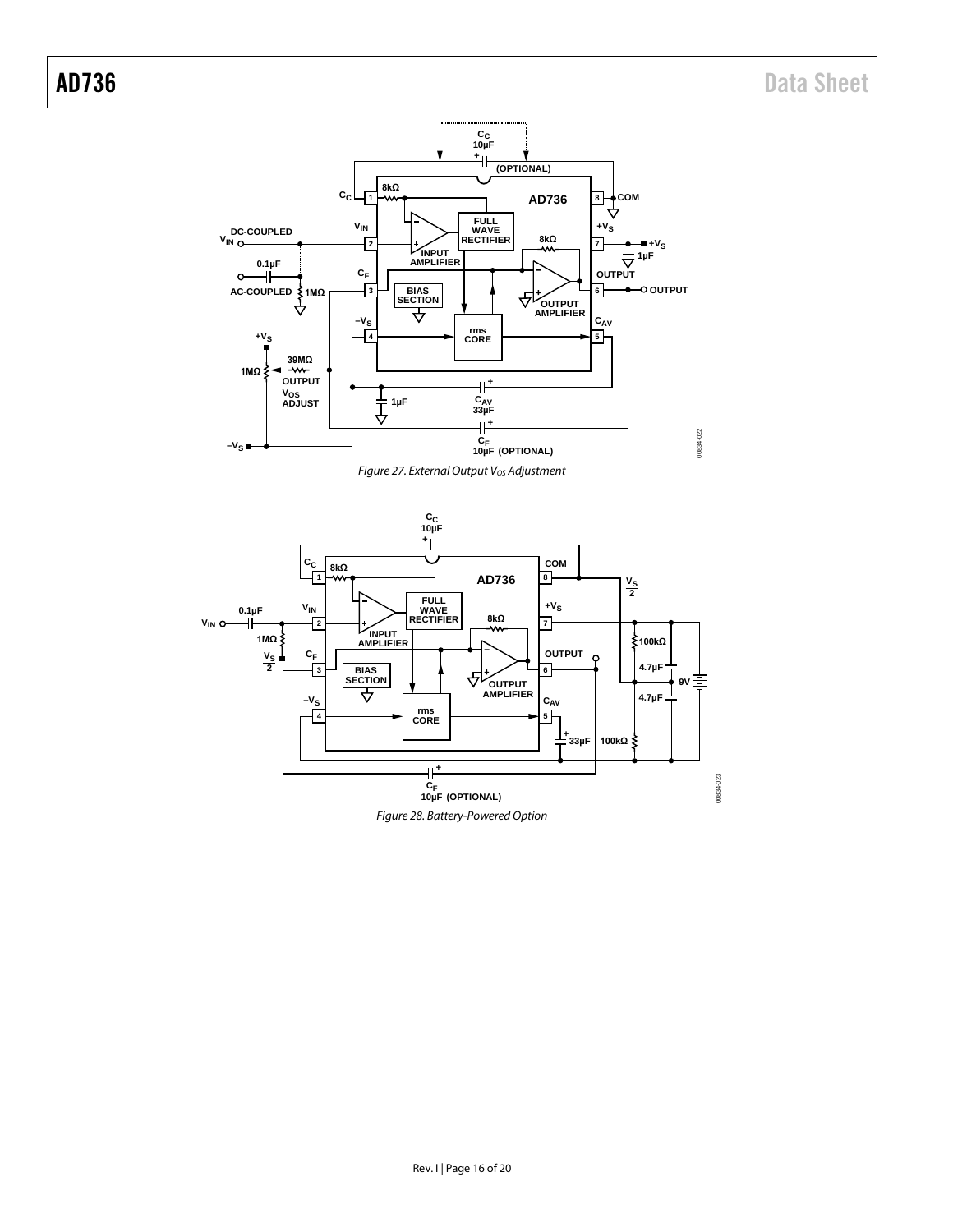00834-035

### <span id="page-16-0"></span>EVALUATION BOARD

An evaluation board, AD736-EVALZ, is available for experimentation or becoming familiar with rms-to-dc converters. [Figure 29](#page-16-1) is a photograph of the board, an[d Figure 30](#page-16-2) is the top silkscreen showing the component locations[. Figure 31,](#page-16-3) [Figure 32,](#page-16-4)  [Figure 33,](#page-16-5) an[d Figure 34](#page-16-6) show the layers of copper, an[d Figure 35](#page-17-0) shows the schematic of the board configured as shipped. The board is designed for multipurpose applications and can be used for the AD737 as well.

<span id="page-16-1"></span>

*Figure 30. Evaluation Board—Component-Side Silkscreen*

<span id="page-16-2"></span>As shipped, the board is configured for dual supplies and high impedance input. Optional jumper locations enable low impedance and dc input connections. Using the low impedance input (Pin 1) often enables higher input signals than otherwise possible. A dc connection enables an ac plus dc measurement, but care must be taken so that the opposite polarity input is not dc-coupled to ground.

[Figure 35](#page-17-0) shows the board schematic with all movable jumpers. The jumper positions in black are default connections; the dottedoutline jumpers are optional connections. The board is tested prior to shipment and only requires a power supply connection and a precision meter to perform measurements.



*Figure 31. Evaluation Board—Component-Side Copper*

<span id="page-16-3"></span>

*Figure 32. Evaluation Board—Secondary-Side Copper*

<span id="page-16-4"></span>

*Figure 33. Evaluation Board—Internal Power Plane*

<span id="page-16-5"></span>

<span id="page-16-6"></span>*Figure 34. Evaluation Board—Internal Ground Plane*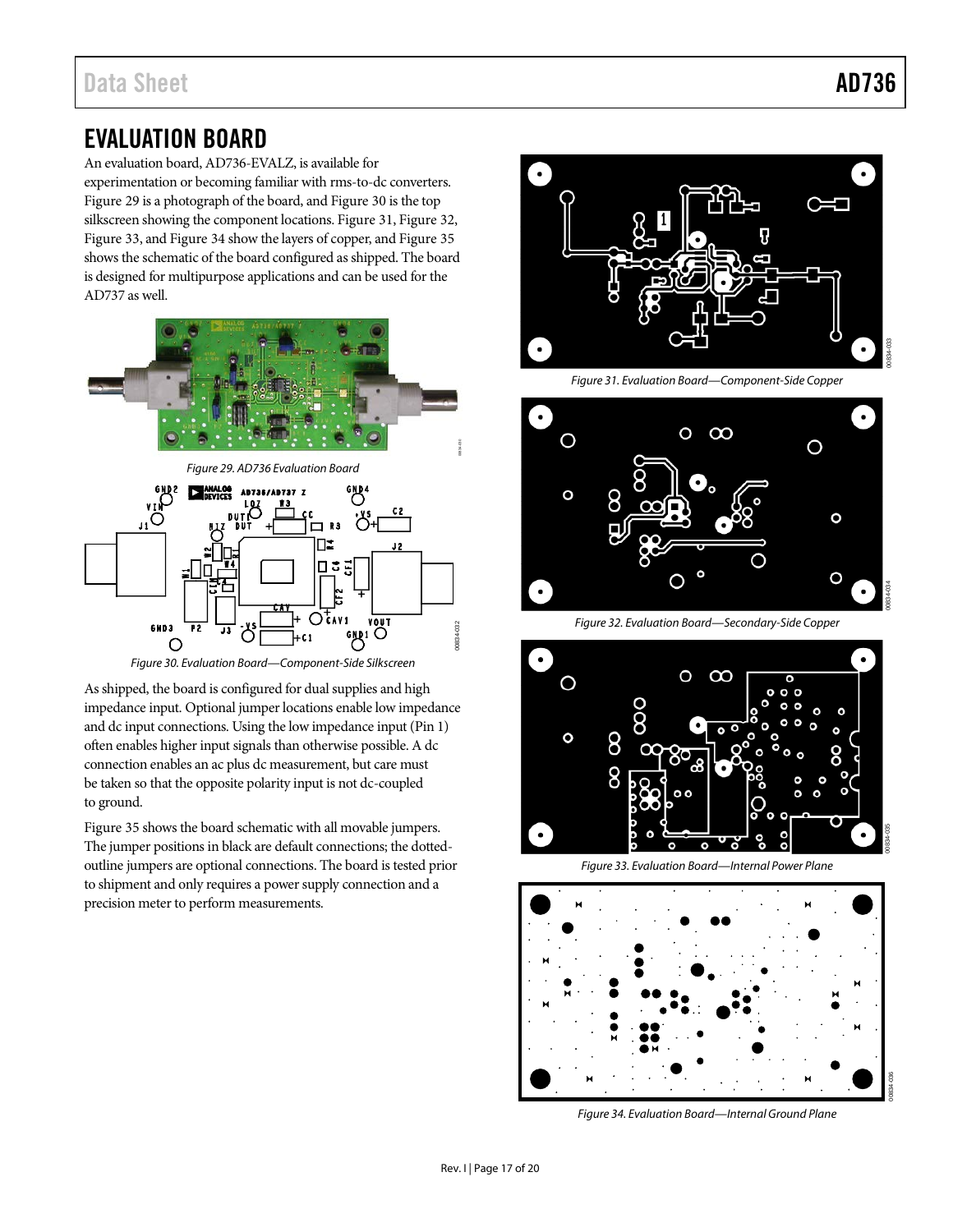

<span id="page-17-0"></span>*Figure 35. Evaluation Board Schematic*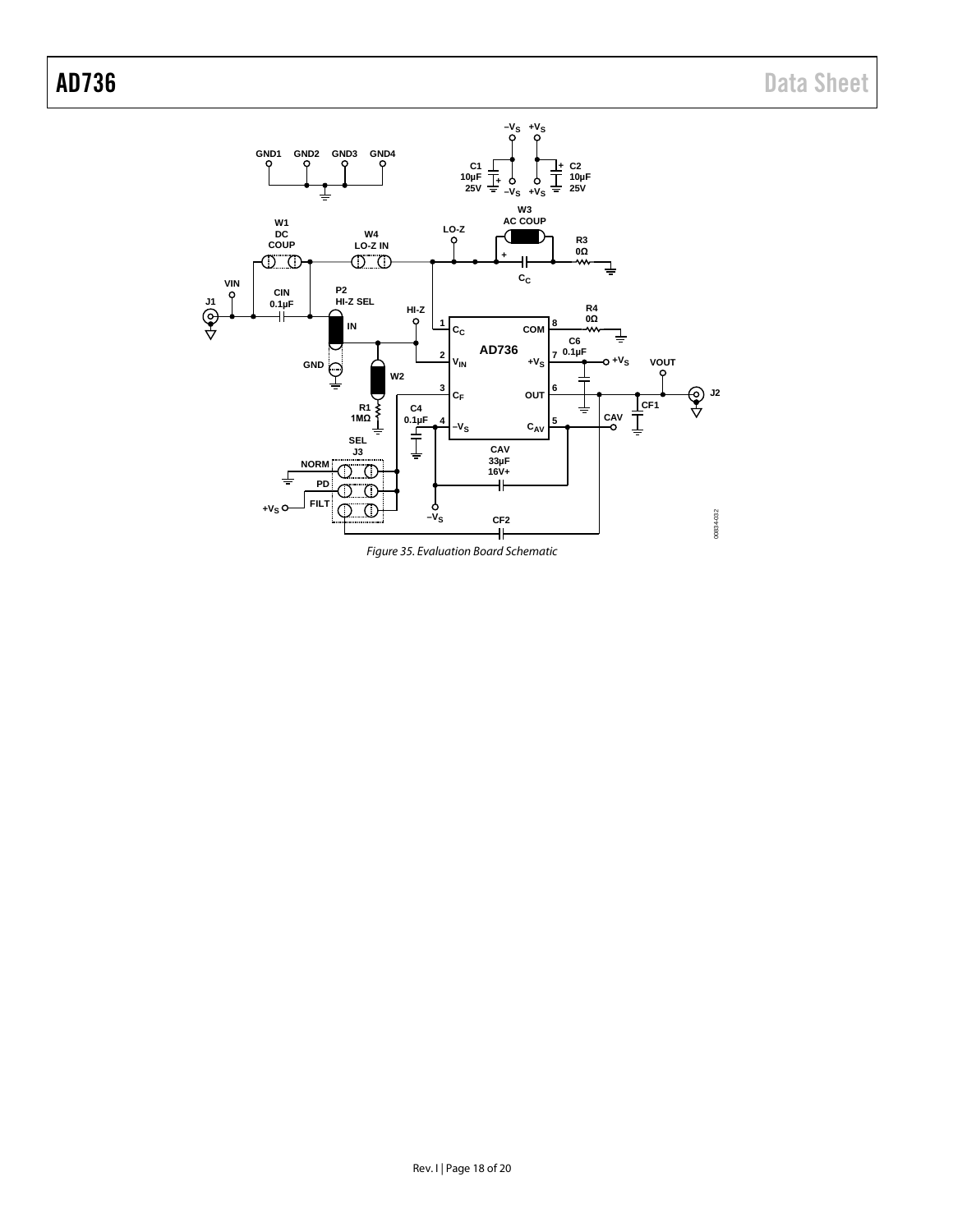**0.200 (5.08) MAX**

**012407-A**

### <span id="page-18-0"></span>OUTLINE DIMENSIONS



*Dimensions shown in inches and (millimeters)*

*Dimensions shown in millimeters and (inches)*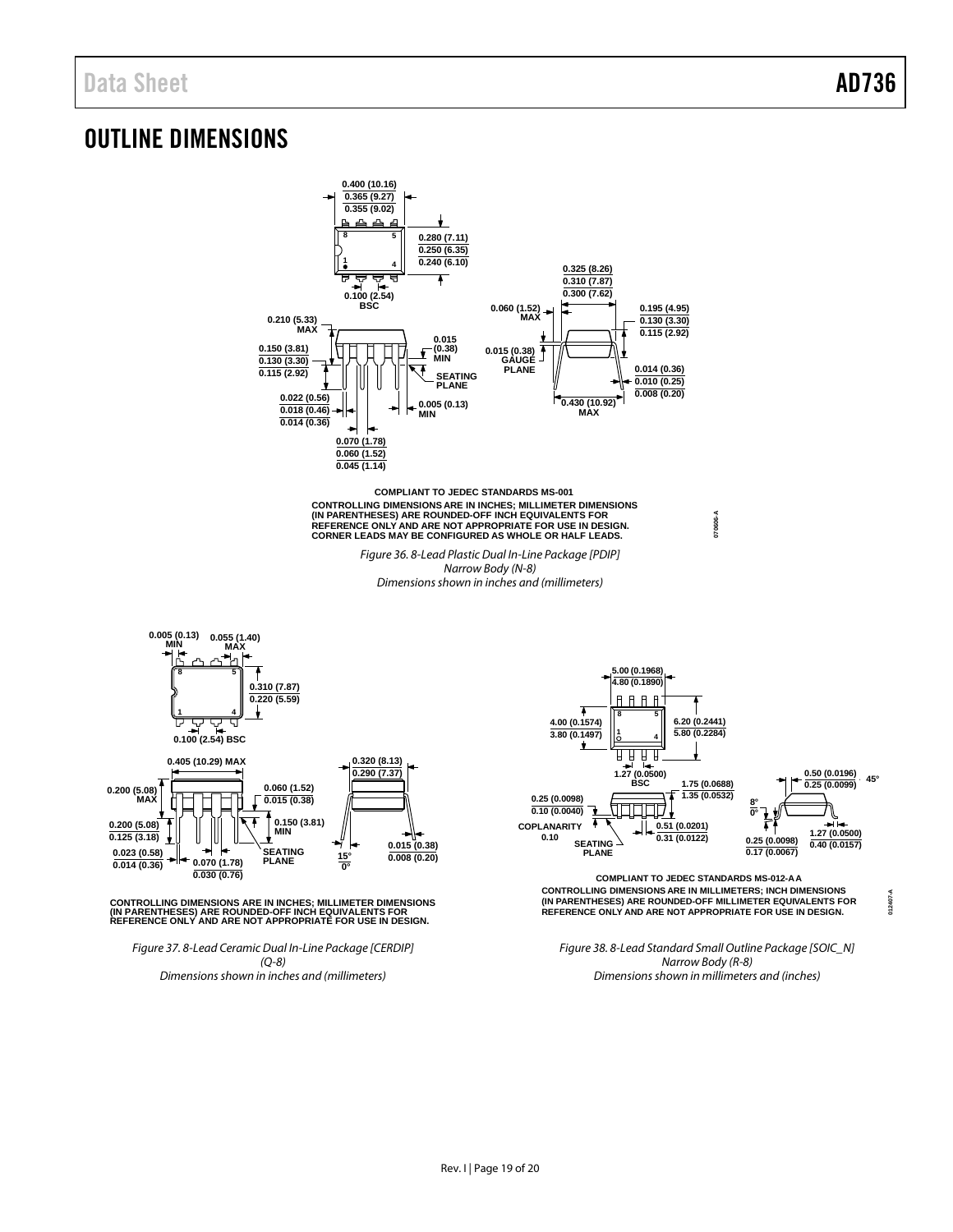#### <span id="page-19-0"></span>**ORDERING GUIDE**

| Model <sup>1</sup> | <b>Temperature Range</b>           | <b>Package Description</b> | <b>Package Option</b> |
|--------------------|------------------------------------|----------------------------|-----------------------|
| AD736AQ            | $-40^{\circ}$ C to $+85^{\circ}$ C | 8-Lead CERDIP              | $Q - 8$               |
| AD736BQ            | $-40^{\circ}$ C to $+85^{\circ}$ C | 8-Lead CERDIP              | $Q - 8$               |
| AD736AR-REEL       | $-40^{\circ}$ C to $+85^{\circ}$ C | 8-Lead SOIC N              | $R-8$                 |
| AD736AR-REEL7      | $-40^{\circ}$ C to $+85^{\circ}$ C | 8-Lead SOIC N              | $R-8$                 |
| AD736ARZ           | $-40^{\circ}$ C to $+85^{\circ}$ C | 8-Lead SOIC_N              | $R-8$                 |
| AD736ARZ-R7        | $-40^{\circ}$ C to $+85^{\circ}$ C | 8-Lead SOIC_N              | $R-8$                 |
| AD736ARZ-RL        | $-40^{\circ}$ C to $+85^{\circ}$ C | 8-Lead SOIC N              | $R-8$                 |
| AD736BR-REEL       | $-40^{\circ}$ C to $+85^{\circ}$ C | 8-Lead SOIC N              | $R-8$                 |
| AD736BR-REEL7      | $-40^{\circ}$ C to $+85^{\circ}$ C | 8-Lead SOIC N              | $R-8$                 |
| AD736BRZ           | $-40^{\circ}$ C to $+85^{\circ}$ C | 8-Lead SOIC N              | $R-8$                 |
| AD736BRZ-R7        | $-40^{\circ}$ C to $+85^{\circ}$ C | 8-Lead SOIC_N              | $R-8$                 |
| AD736BRZ-RL        | $-40^{\circ}$ C to $+85^{\circ}$ C | 8-Lead SOIC N              | $R-8$                 |
| AD736JN            | $0^{\circ}$ C to +70 $^{\circ}$ C  | 8-Lead PDIP                | $N-8$                 |
| AD736JNZ           | $0^{\circ}$ C to +70 $^{\circ}$ C  | 8-Lead PDIP                | $N-8$                 |
| AD736KNZ           | $0^{\circ}$ C to +70 $^{\circ}$ C  | 8-Lead PDIP                | $N-8$                 |
| AD736JR            | $0^{\circ}$ C to +70 $^{\circ}$ C  | 8-Lead SOIC N              | $R-8$                 |
| AD736JR-REEL       | $0^{\circ}$ C to +70 $^{\circ}$ C  | 8-Lead SOIC N              | $R-8$                 |
| AD736JR-REEL7      | $0^{\circ}$ C to +70 $^{\circ}$ C  | 8-Lead SOIC N              | $R-8$                 |
| AD736JRZ           | $0^{\circ}$ C to +70 $^{\circ}$ C  | 8-Lead SOIC N              | $R-8$                 |
| AD736JRZ-RL        | $0^{\circ}$ C to +70 $^{\circ}$ C  | 8-Lead SOIC N              | $R-8$                 |
| AD736JRZ-R7        | $0^{\circ}$ C to +70 $^{\circ}$ C  | 8-Lead SOIC N              | $R-8$                 |
| AD736KRZ           | $0^{\circ}$ C to +70 $^{\circ}$ C  | 8-Lead SOIC N              | $R-8$                 |
| AD736KRZ-RL        | $0^{\circ}$ C to +70 $^{\circ}$ C  | 8-Lead SOIC N              | $R-8$                 |
| AD736KRZ-R7        | $0^{\circ}$ C to +70 $^{\circ}$ C  | 8-Lead SOIC_N              | $R-8$                 |
| AD736-EVALZ        |                                    | <b>Evaluation Board</b>    |                       |

<span id="page-19-1"></span> $1 Z =$  RoHS Compliant Part.

**©1988–2012 Analog Devices, Inc. All rights reserved. Trademarks and registered trademarks are the property of their respective owners. D00834-0-12/12(I)**



www.analog.com